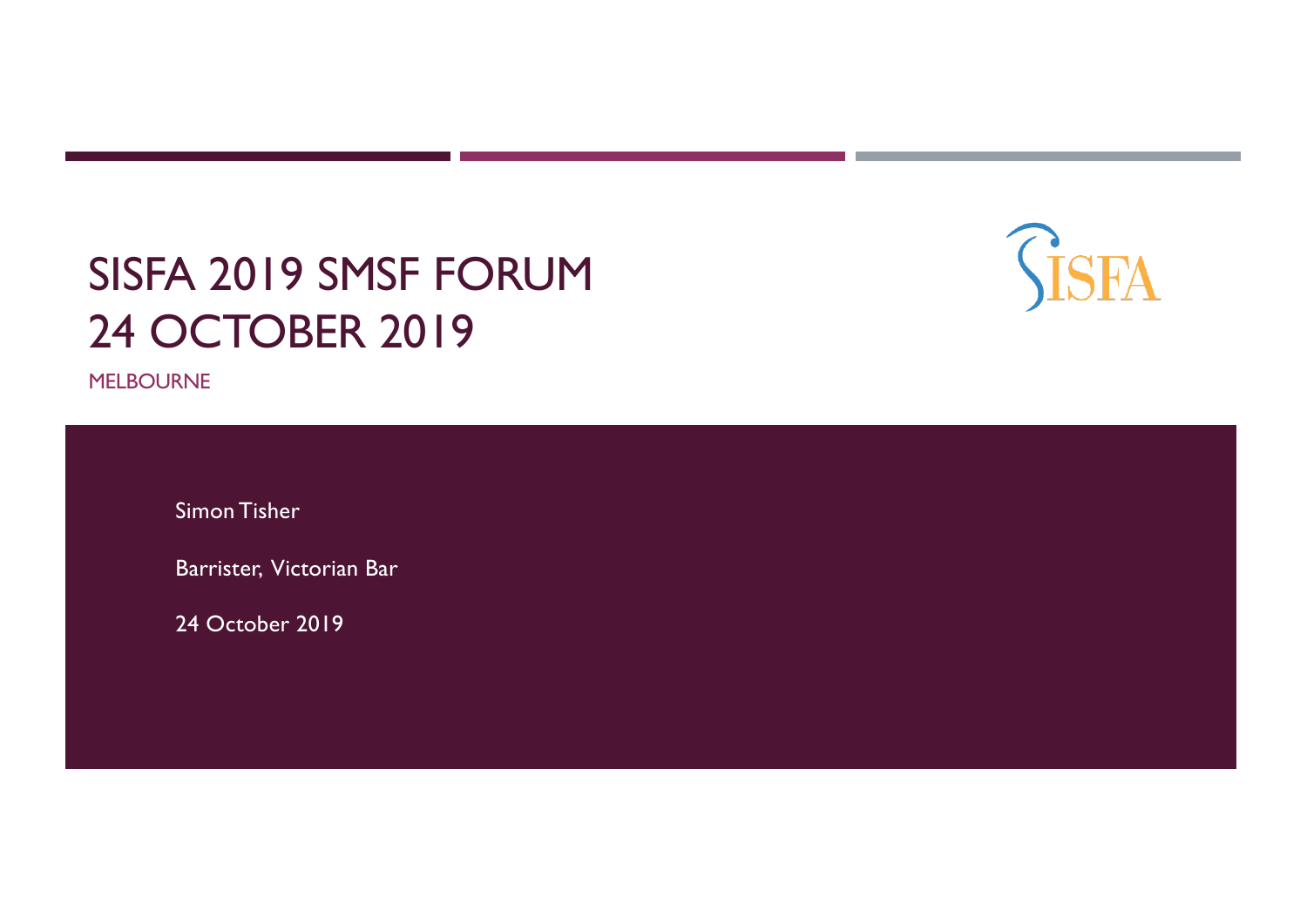#### NON-ARM'S LENGTH INCOME – TABLE OF ABBREVIATIONS

İSFA

| <b>NAL</b>                     | Non-arm's length                                      |  |
|--------------------------------|-------------------------------------------------------|--|
| <b>NALE</b>                    | Non-arm's length expenses                             |  |
| <b>NALI</b>                    | Non-arm's length income                               |  |
| <b>AL</b>                      | Arm's length                                          |  |
| <b>ITAA36/97</b>               | Income Tax Assessment Act 1936 or 1997                |  |
| <b>SF</b>                      | Superannuation fund                                   |  |
| <b>ADF</b>                     | Approved deposit fund                                 |  |
| <b>PST</b>                     | Pooled superannuation trust                           |  |
| UT                             | Unit trust                                            |  |
| <b>TP</b>                      | Taxpayer                                              |  |
| <b>LRBA</b>                    | Limited recourse borrowing arrangement                |  |
| <b>SIS Act</b>                 | <b>Superannuation Industry (Supervision) Act 1993</b> |  |
| Loan value ratio<br><b>LVR</b> |                                                       |  |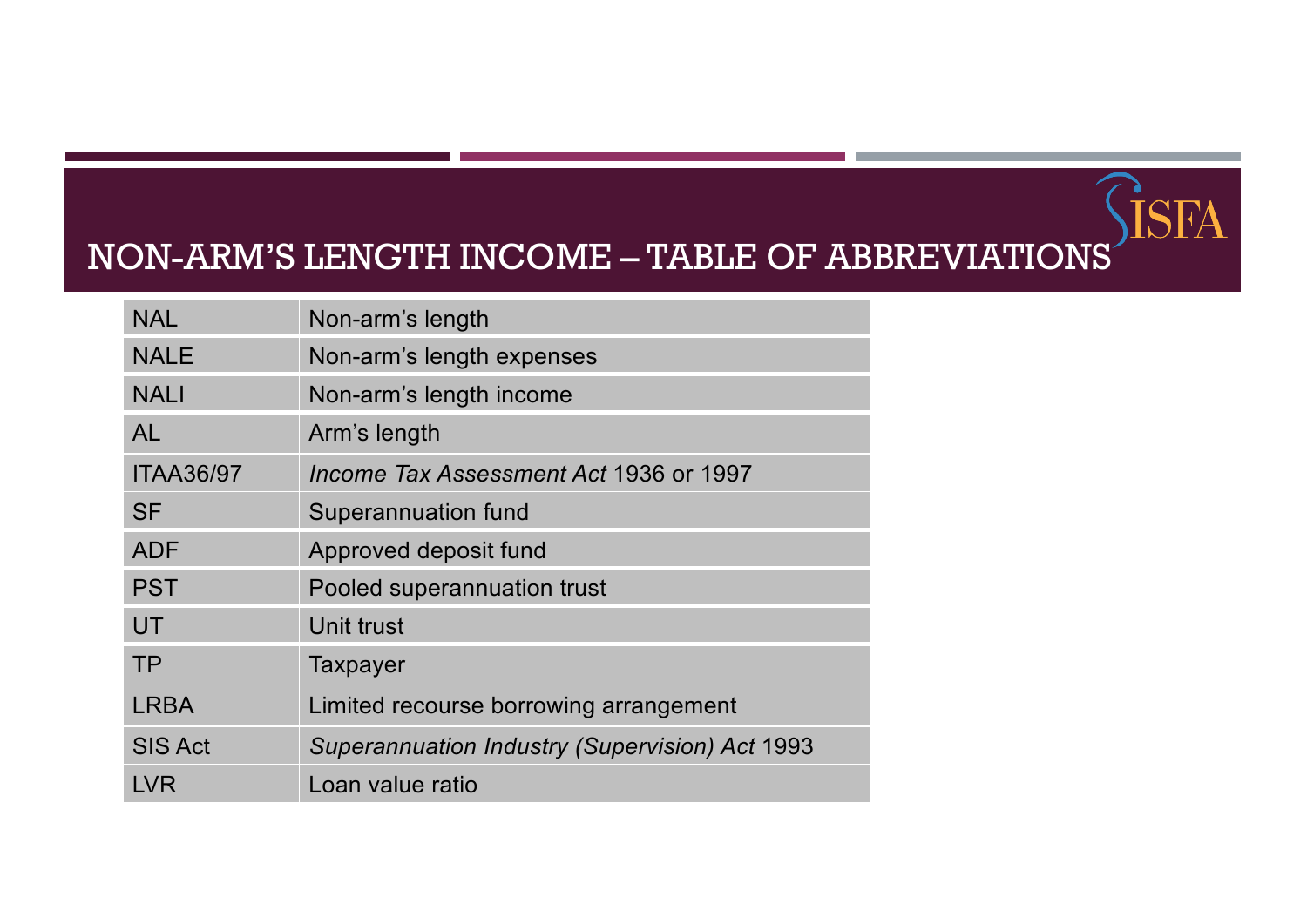

- Topics to be considered:
	- 1. Background and recent developments
	- 2. Ordinary and statutory income
	- 3. Dividends from private companies
	- 4. Distributions from trusts
	- 5. Application to capital gains
	- 6. Messages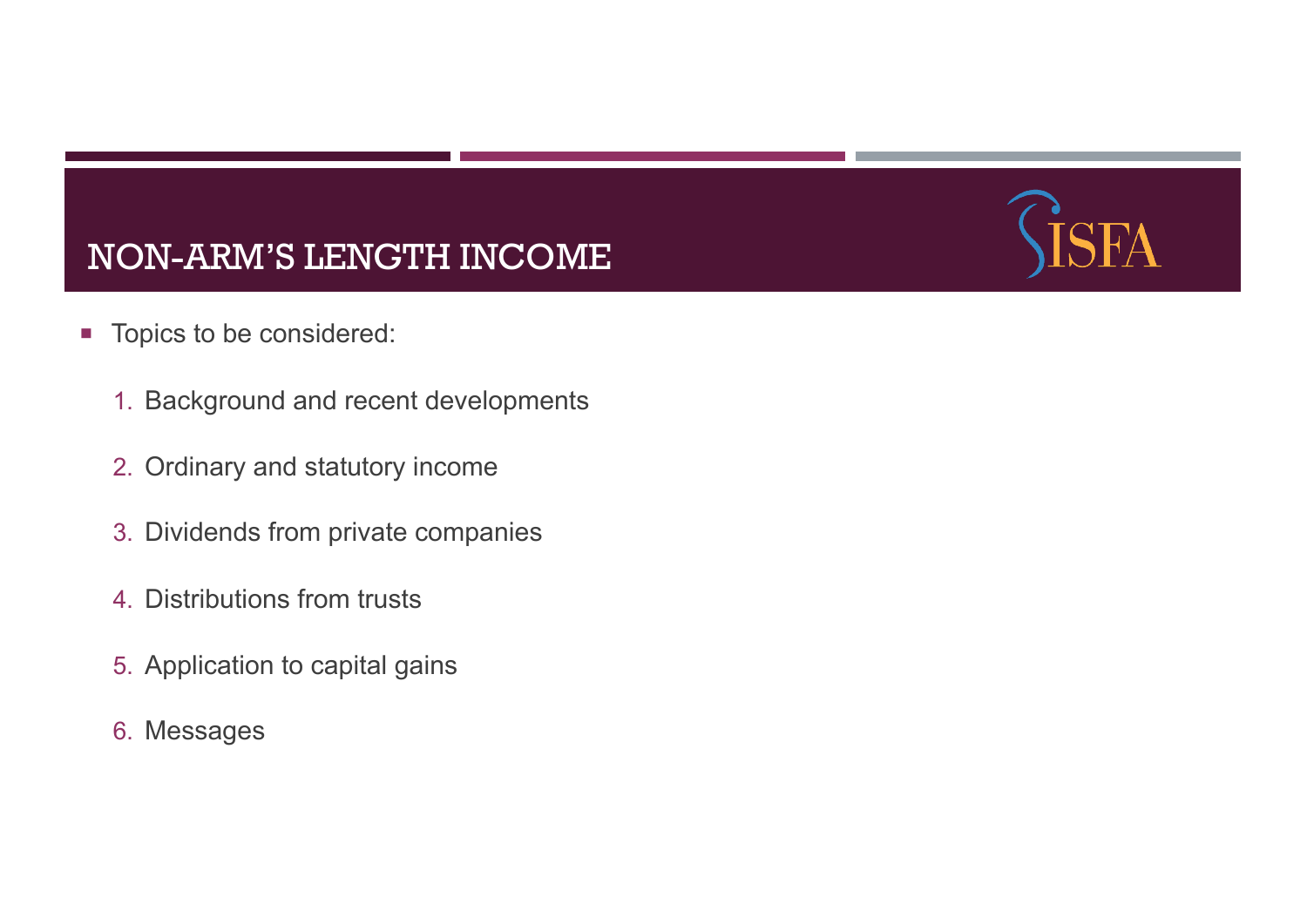

- Background and recent developments
	- Mischief? S 273 ITAA36 (predecessor of s 295-550 ITAA97) an antiavoidance provision.
		- "...Section 273 is designed to prevent income from being unduly diverted into superannuation entities as a means of sheltering that income from the normal rates of tax applying to other entities, particularly the marginal rates applying to individual taxpayers"

[Explanatory Memorandum to Superannuation Legislation Amendment Bill (No 2) 1999, para 2.13].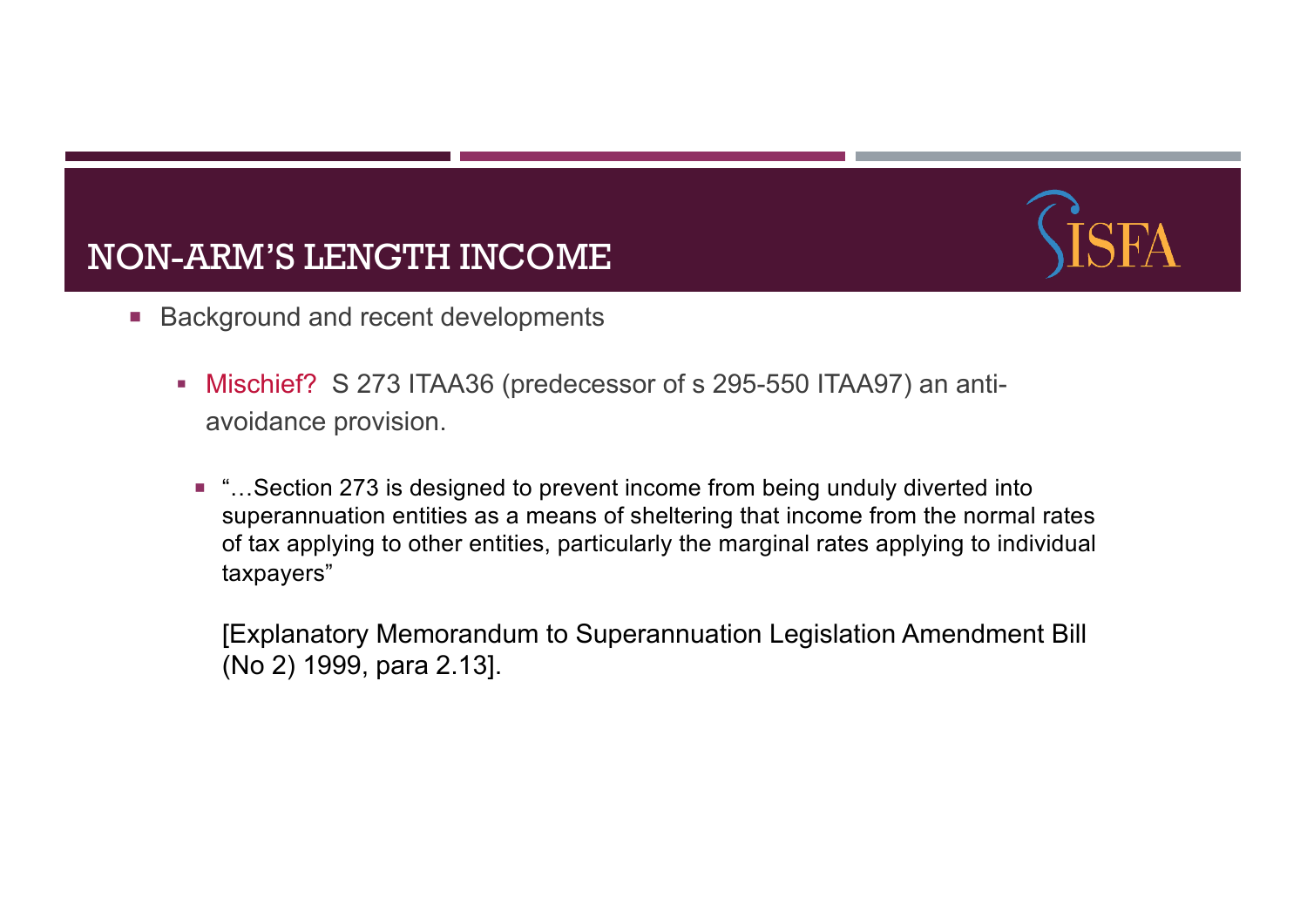



- Background and recent developments
	- The silent assassin? NAL provisions still remain obscure/unknown to some
	- Taxable income of complying SF's, ADF's and PST's divided into NAL component and low tax component: s 295-545(2) ITAA97
	- § NAL component = NAL income less deductions to extent attributable to that income
	- NAL component taxed at 45% (instead of 15% or 0%)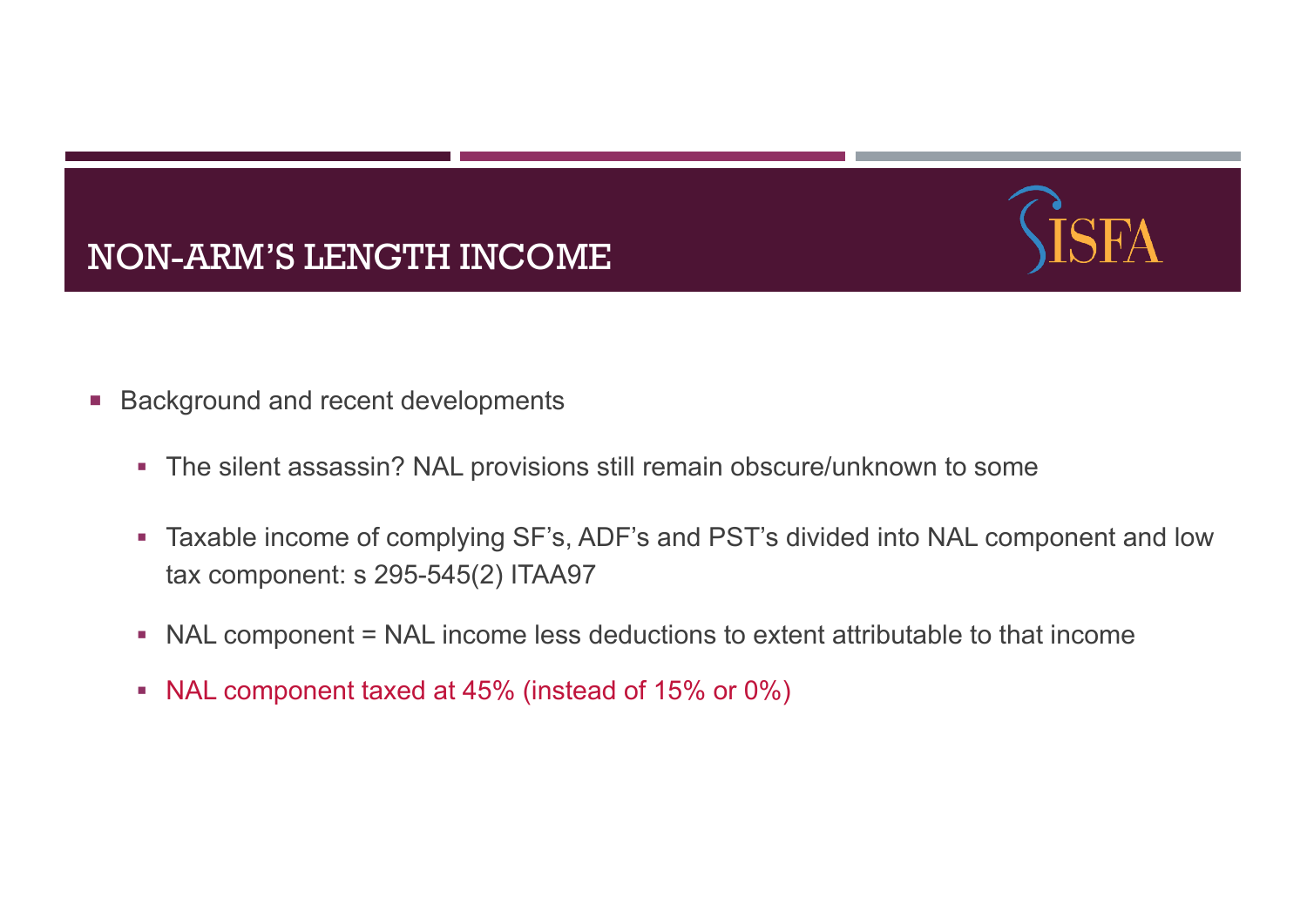

- Background and recent developments
	- § **Dire tax consequences of NALI:** 
		- **Cases?**
		- $\odot$  ATO reviews/audits?
		- **<sup>①</sup>** Penalties?
		- **GIC/SIC**
	- Odious: once an amount of income is NAL, whole amount tainted...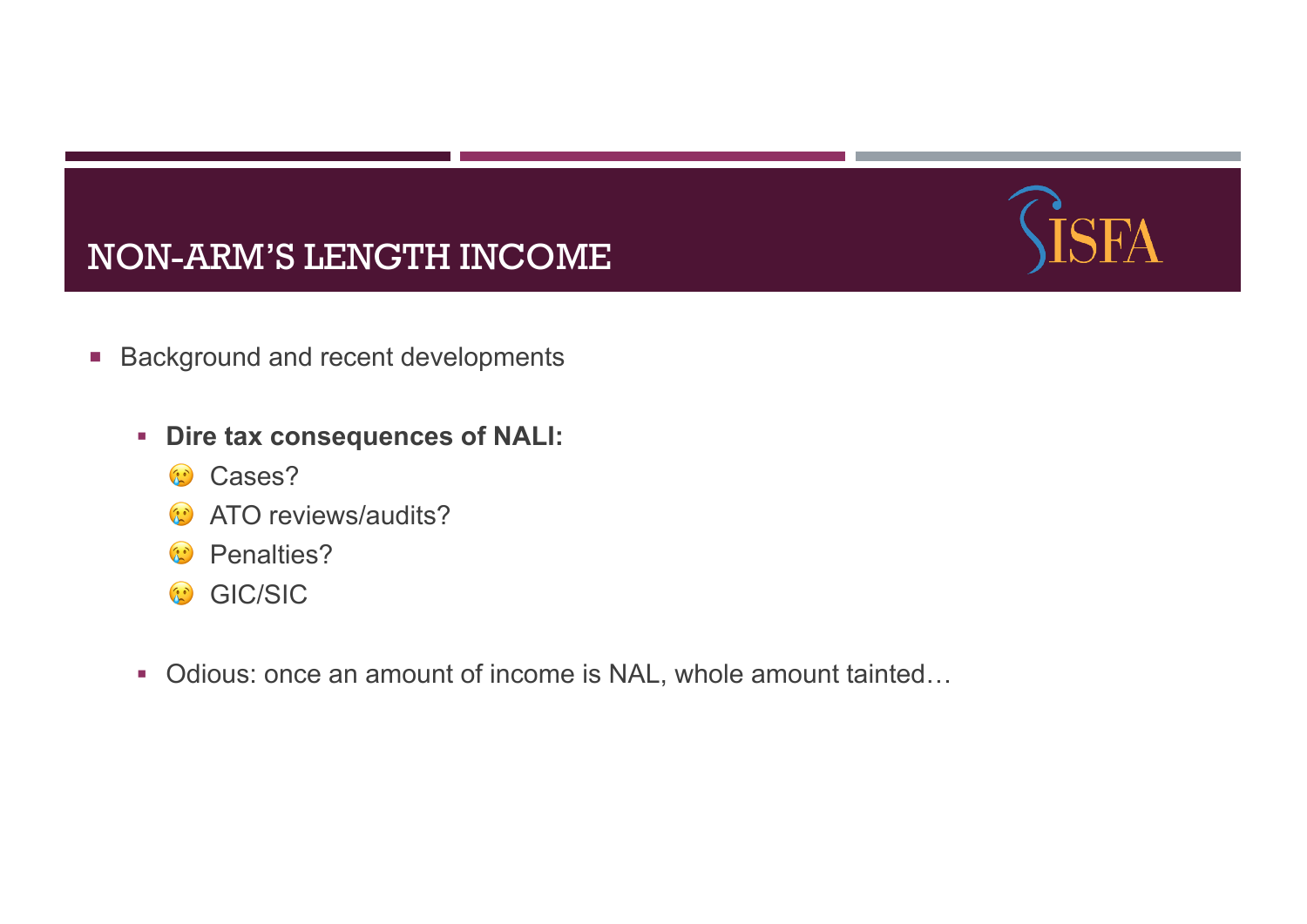

- Background and recent developments
	- Prior to 1 July 2008, law contained in s 273 of ITAA36 ('special income')
	- Current law: since 1 July 2008, contained in Subdiv 295-H of ITAA97 ('non-arm's length income') – most cases to date involve s 273 but see *GYNW and C of T* [2019] AATA 4262
	- From 2019 income year onwards, s 295-550(1) and (5) repealed and rewritten to ensure that NAL income rules apply where a complying SF, complying ADF or a PST incurs NAL expenses in gaining/producing that income
	- § *Treasury Laws Amendment (2018 Superannuation Measures No. 1) Act 2019* received Royal Assent on 2 Oct 2019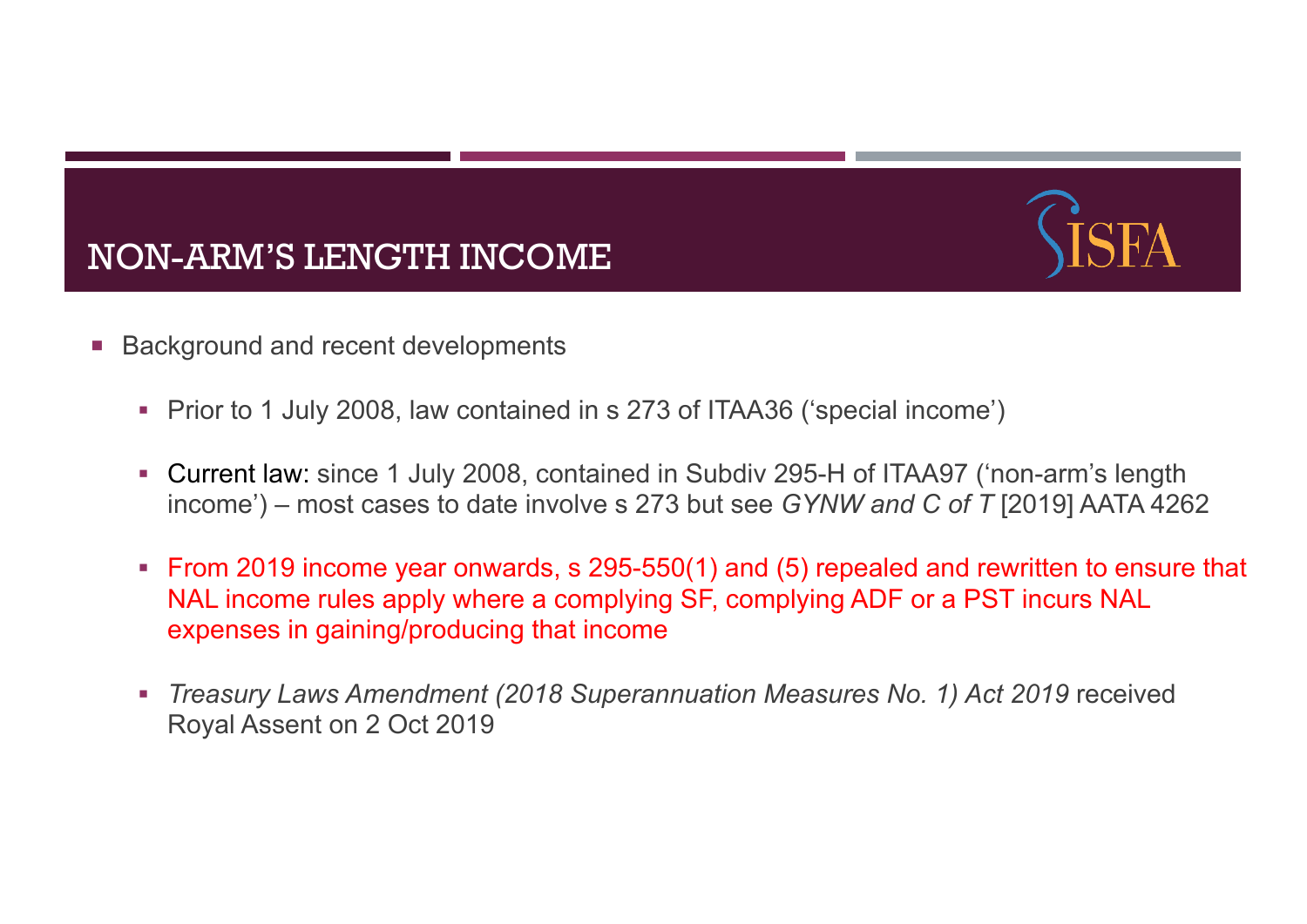



- Background and recent developments
	- Several categories of NALI within s 295-550 as follows:

| Ordinary/statutory income  | $S$ 295-550(1)                   |
|----------------------------|----------------------------------|
| Private company dividends  | $\sqrt{5}$ 295-550(2) & (3)      |
| <b>Trust distributions</b> | $\sqrt{(5\ 295-550(4)\ 8\ (5))}$ |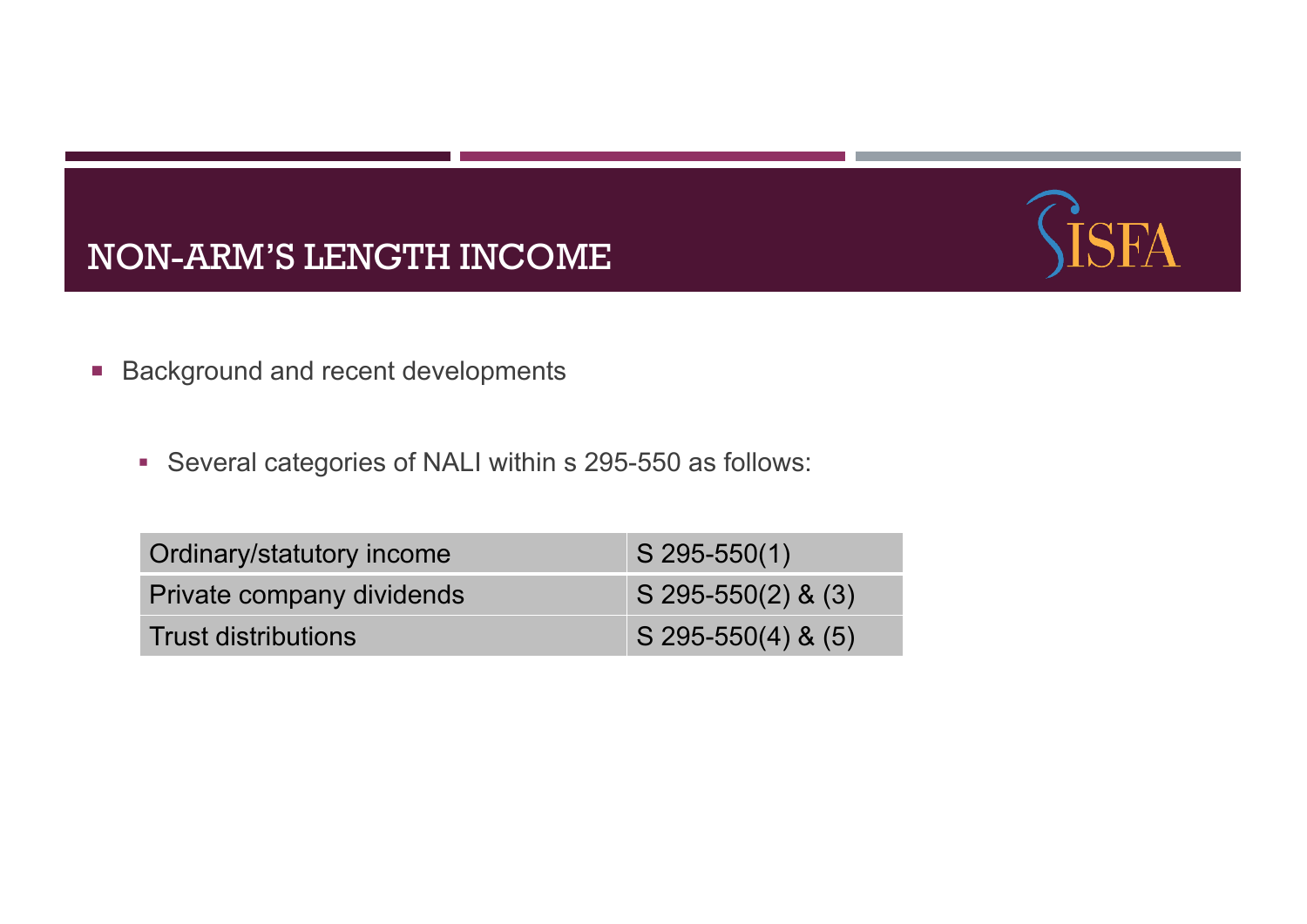

- Background and recent developments arm's length
	- Concept of AL referred to in all categories of NALI
	- ¡ Not defined in ITAA36; defined by direction only in s 995-1 of ITAA97:

"In considering whether parties deal at arm's length, consider any connection between them and any other relevant circumstance"

¡ Lee J in *Granby Pty Ltd v FCT* 95 ATC 4240 at 4243:

"What is asked is whether the parties behaved in the manner in which parties at arm's length would be expected to behave in conducting their affairs"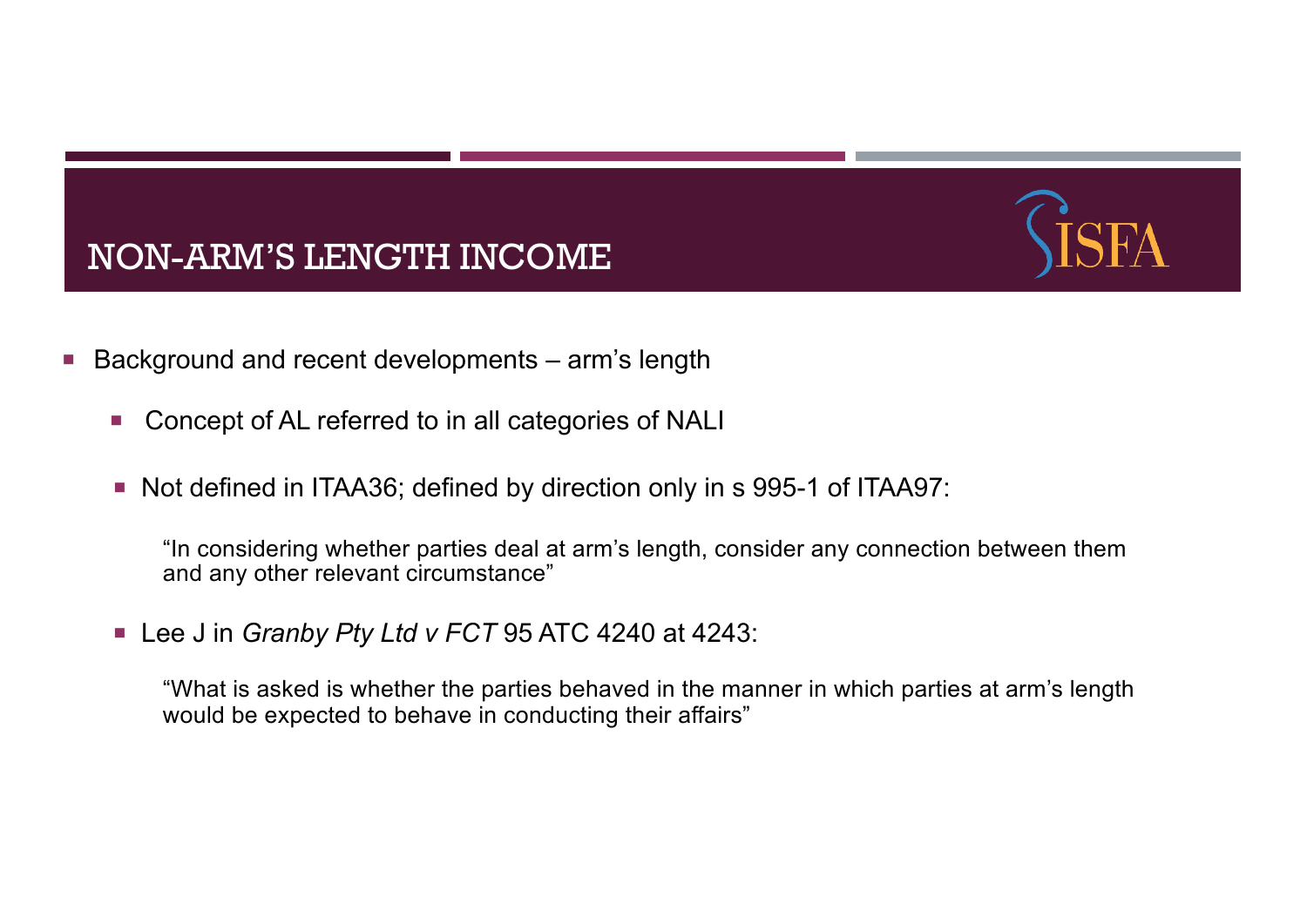

- Background and recent developments arm's length
	- ¡ Davies J in *Re Hains (dec); Barnsdall v FCT* 88 ATC 4565:

"What is required… is an assessment whether in respect of that dealing they dealt with each other as arm's length parties would normally do, so that the outcome of their dealing is a matter of real bargaining"

¡ Weinberg J in *APRA v Derstepanian* [2005] FCA 1121:

"…whether a prudent person, acting with due regard to his or her own commercial interests, would have made such an investment"

¡ DP McCabe & SM Hespe in *GYNW and C of T* [2019] AATA 4262 at [109]:

"how unrelated parties, each acting in his or her own best interest, would carry out a particular transaction"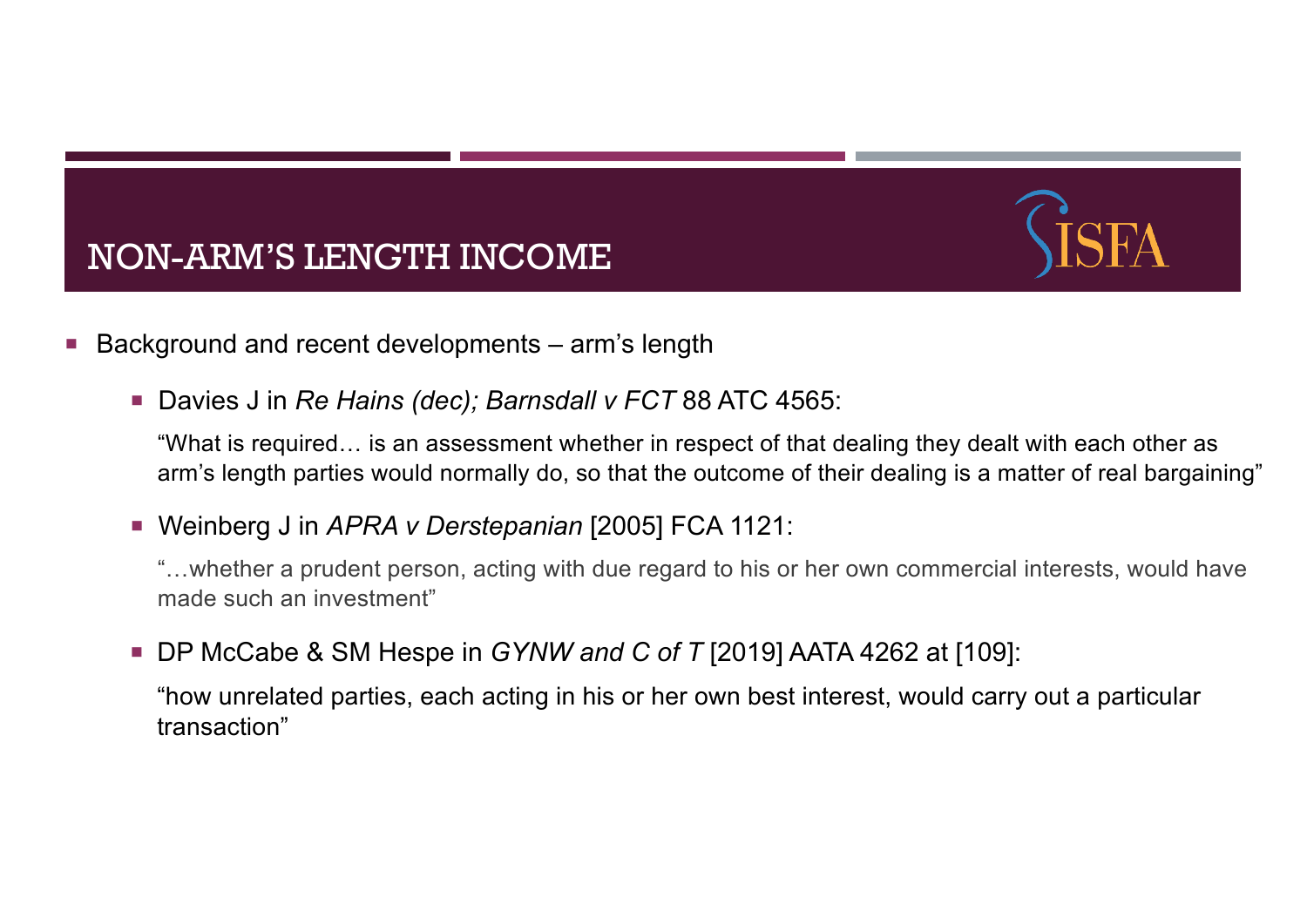



- Background and recent developments arm's length
	- Full Court in *C of T v AXA Asia Pacific Holdings Ltd* [2010] FCAFC 134: no presumption that parties at AL deal with each other at AL; conversely, parties that are not at AL can still deal with each other at AL
	- See summary of principles by Dowsett *J* in *AXA* at [26]
	- $\blacksquare$  Careful regard to be given to presence of collusion  $-$  parties not deal with each other at AL where they collude to achieve a particular result: *Granby*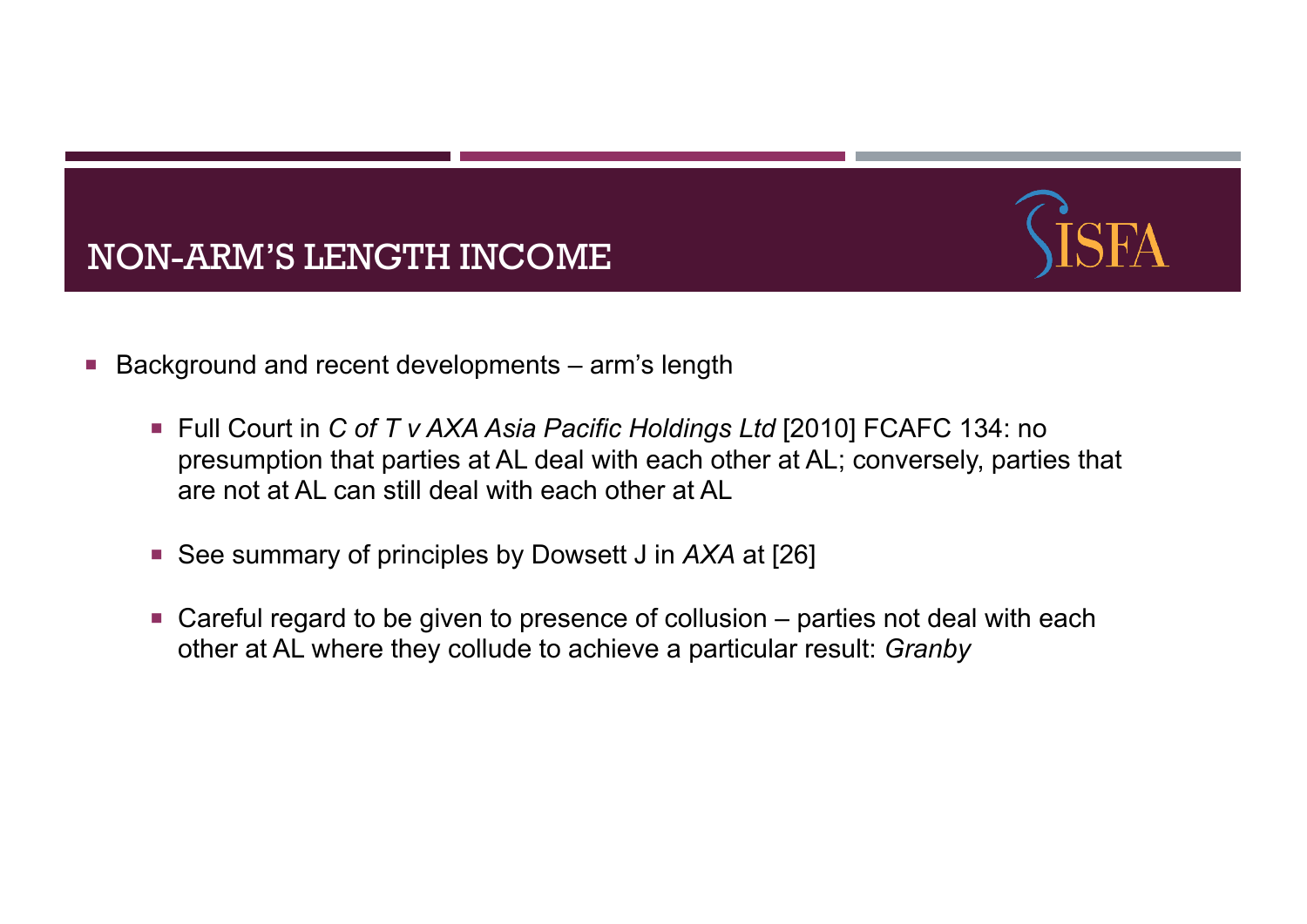



- Background and recent developments arm's length
	- ¡ However, majority in *AXA* noted that the pursuit of one party for its own benefit of a "collateral advantage" cannot without more lead to a conclusion that parties to transaction not dealing with each other at AL

"…there may be real risks…. by 'dissecting' the dealing into segments or aspects and submitting that the parties 'colluded' or 'yielded judgment' one to the other on some aspect of the dealing"

■ A dissection of the transaction into segments may inaccurately colour the overall assessment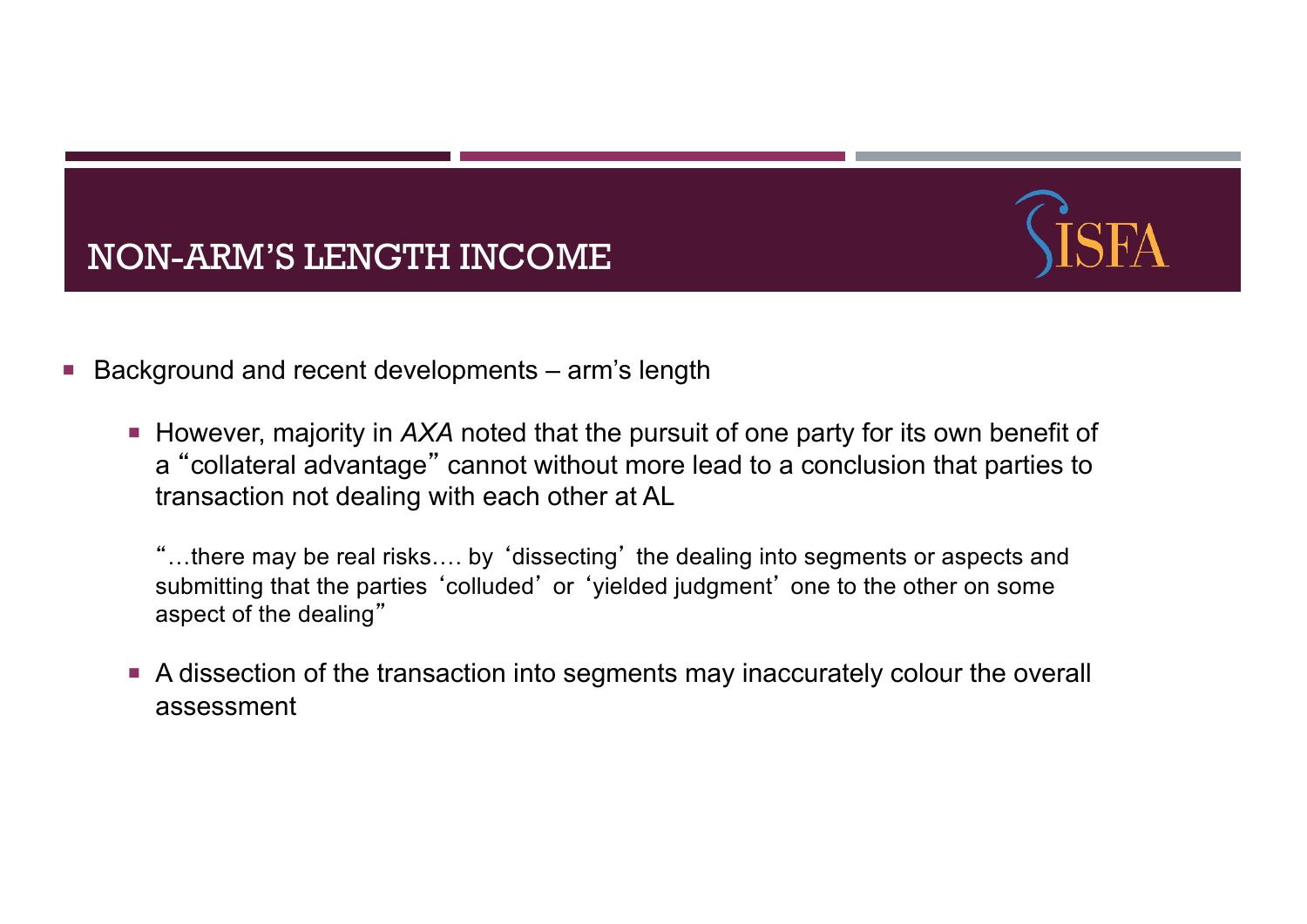

#### Ordinary and statutory income

- S 295-550(1) now provides that an amount of ordinary income or statutory income (of a complying SF, ADF or PST) is NALI if, as a result of a scheme the parties to which were not dealing with each other at AL in relation to the scheme one or more of the following applies:
	- a. the amount of the income is more than the amount that the entity might have been expected to derive if those parties had been dealing with each other at AL in relation to the scheme;
	- b. in gaining or producing the income, the entity incurs a loss, outgoing or expenditure of an amount that is less than the amount of the loss/outgoing/expenditure that the entity might have been expected to incur if those parties had been dealing with each other at AL in relation to the scheme; or
	- c. in gaining or producing the income, the entity does not incur a loss/outgoing/expenditure that the entity might have been expected to incur if those parties had been dealing with each other at AL in relation to the scheme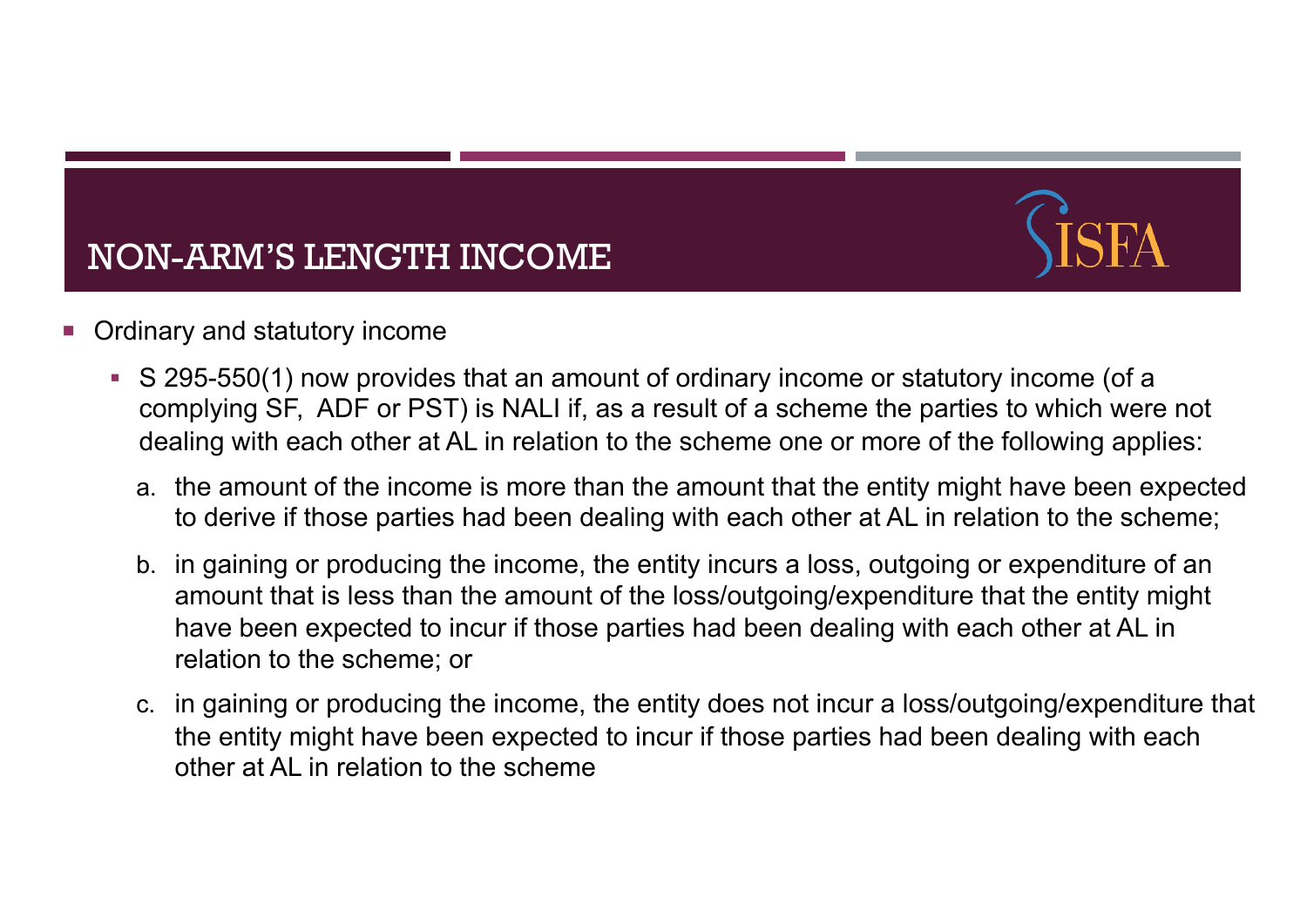

- Ordinary and statutory income
	- Restructure of s 295-550(1) does not affect application to income that would have been captured as NALI prior to amendment (now in 'chapeau' to s-section 295-550(1)(a))
	- Three requirements still to be met:
		- 1. Must be a "scheme" ("transaction" under s 273) broadly defined in s 995-1 of ITAA97, requires at least two parties (EM at [3.15]) – exact parameters of scheme may be disputed (like Part IVA)
		- 2. Parties to the scheme must not have been dealing with each other at AL in relation to the scheme
		- 3. Income derived from the scheme must have been more than the amount the entity might have been expected to derive if those parties had been dealing with each other at AL (in relation to the scheme)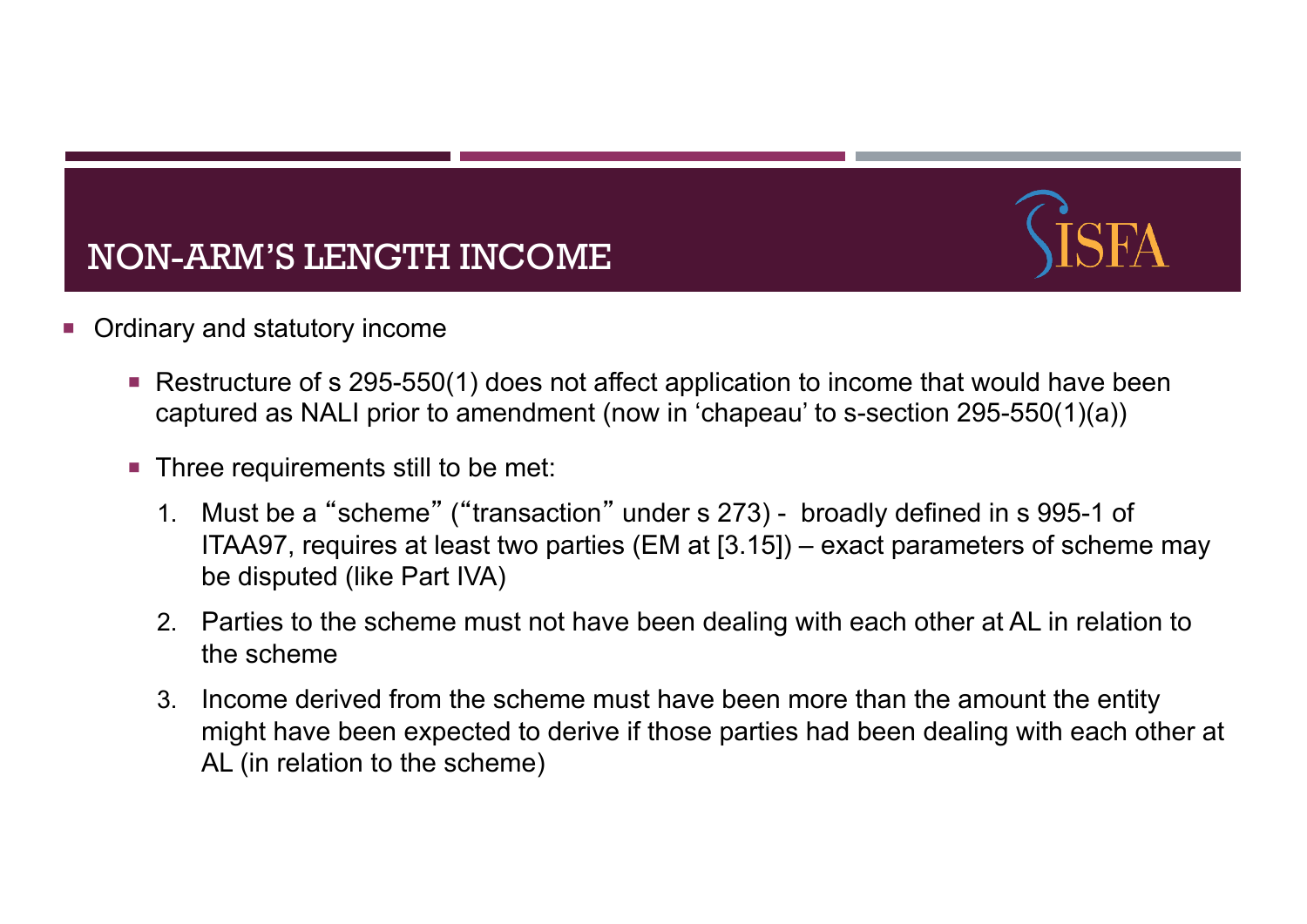- Ordinary and statutory income
	- Subsections 295-550(1)(b) and (c) both new
	- Requirements ordinary/statutory income will be NALI (of a complying SF, ADF or PST) if:
	- 1. There is a scheme in which the parties were not dealing with each other at AL; and
	- 2. The fund incurs a loss/outgoing or expenditure of an amount in acquiring the entitlement or in gaining or producing the income; and
	- 3. The amount of the loss/outgoing or expenditure is less than the amount that the fund might have been expected to incur if those parties had been dealing with other at AL; or
	- 4. The fund does not incur a loss/outgoing or expenditure that the fund might have been expected to incur if those parties had been dealing with other at AL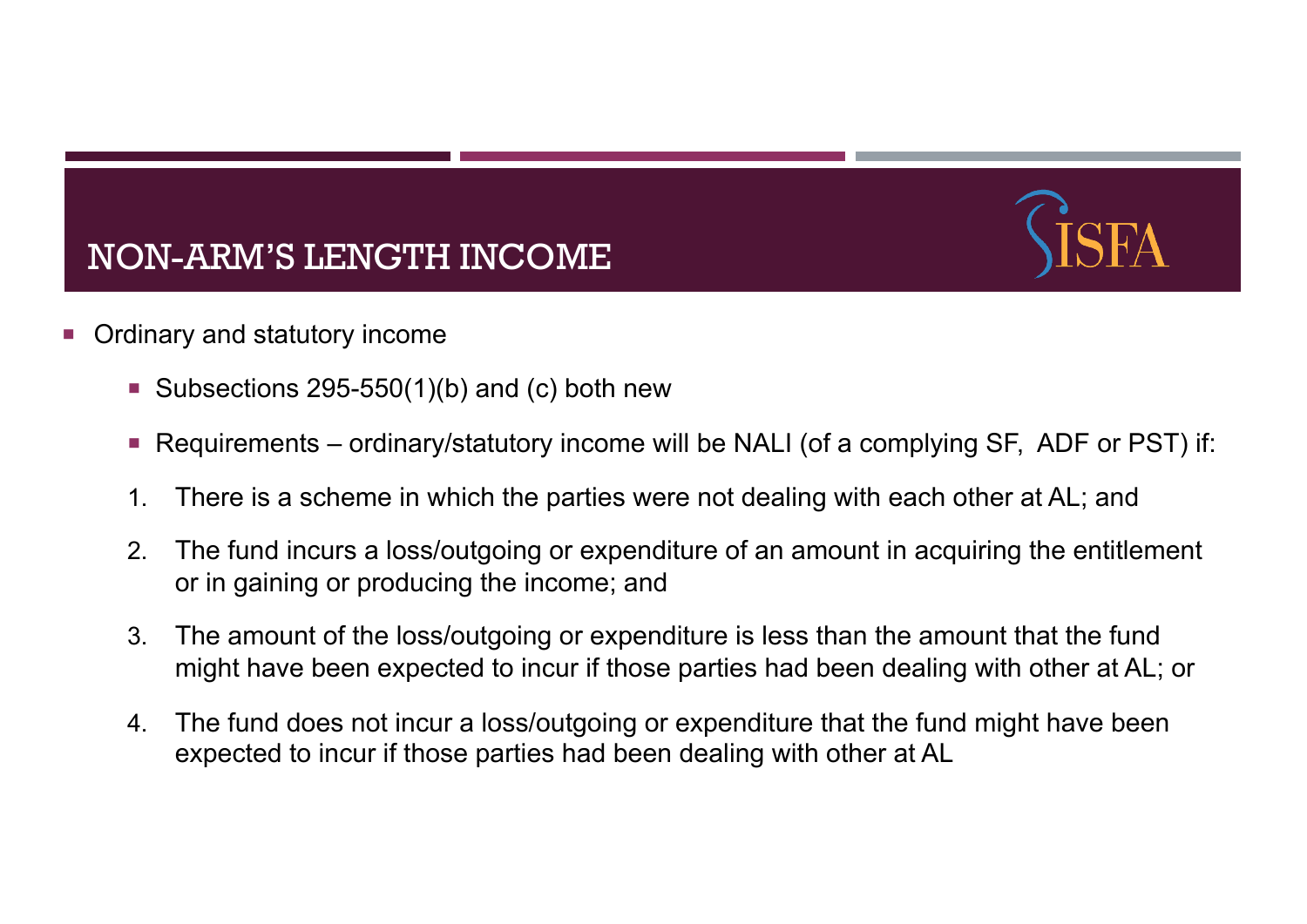- Ordinary and statutory income
	- ¡ Amendments target "technical deficiency" and seek to "remove any ambiguity" by ensuring that (EM at [3.9]):

"…superannuation entities cannot circumvent the provisions by entering into schemes with non-arm's length expenditure (including where they do not charge expenses)".

- Law Companion Ruling (LCR) 2019/D3 released 2 Oct 2019 stated to be a draft for public comment
- Contains 9 examples some draconian outcomes
- Comments invited by 15 Nov 2019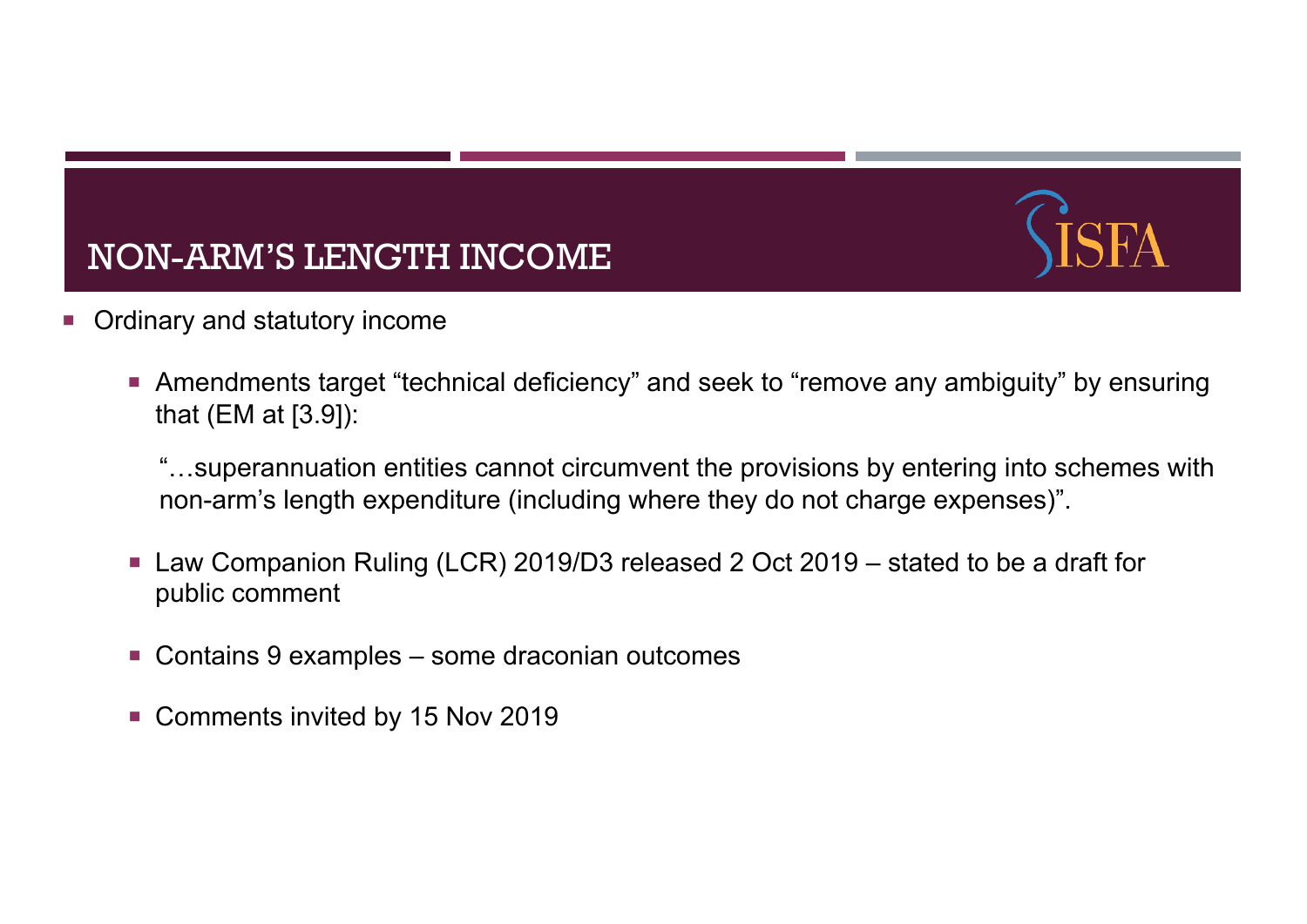

- Ordinary and statutory income
	- "in gaining or producing the income..." must be a sufficient nexus, reflective of s 8-1 analysis, between NALE and the relevant ordinary/statutory income: EM at [2.38]
	- ¡ Nexus construed widely by Comsnr in LCR 2019/D3:
		- $\triangleright$  NALE incurred to acquire an asset will have a sufficient nexus to all ordinary/statutory income derived by the SF in respect of that asset (including any capital gain on disposal): at [17] (see also EM at 2.41)
		- $\triangleright$  In some instances, NALE will have a sufficient nexus to all ordinary/statutory income derived by fund: at [18]
		- $\triangleright$  Expenses may be of a revenue or capital nature in same way that NALI may be ordinary or statutory income: at [16]
		- $\triangleright$  NALE not have to be deductible under s 8-1 for NALE to apply: at [16]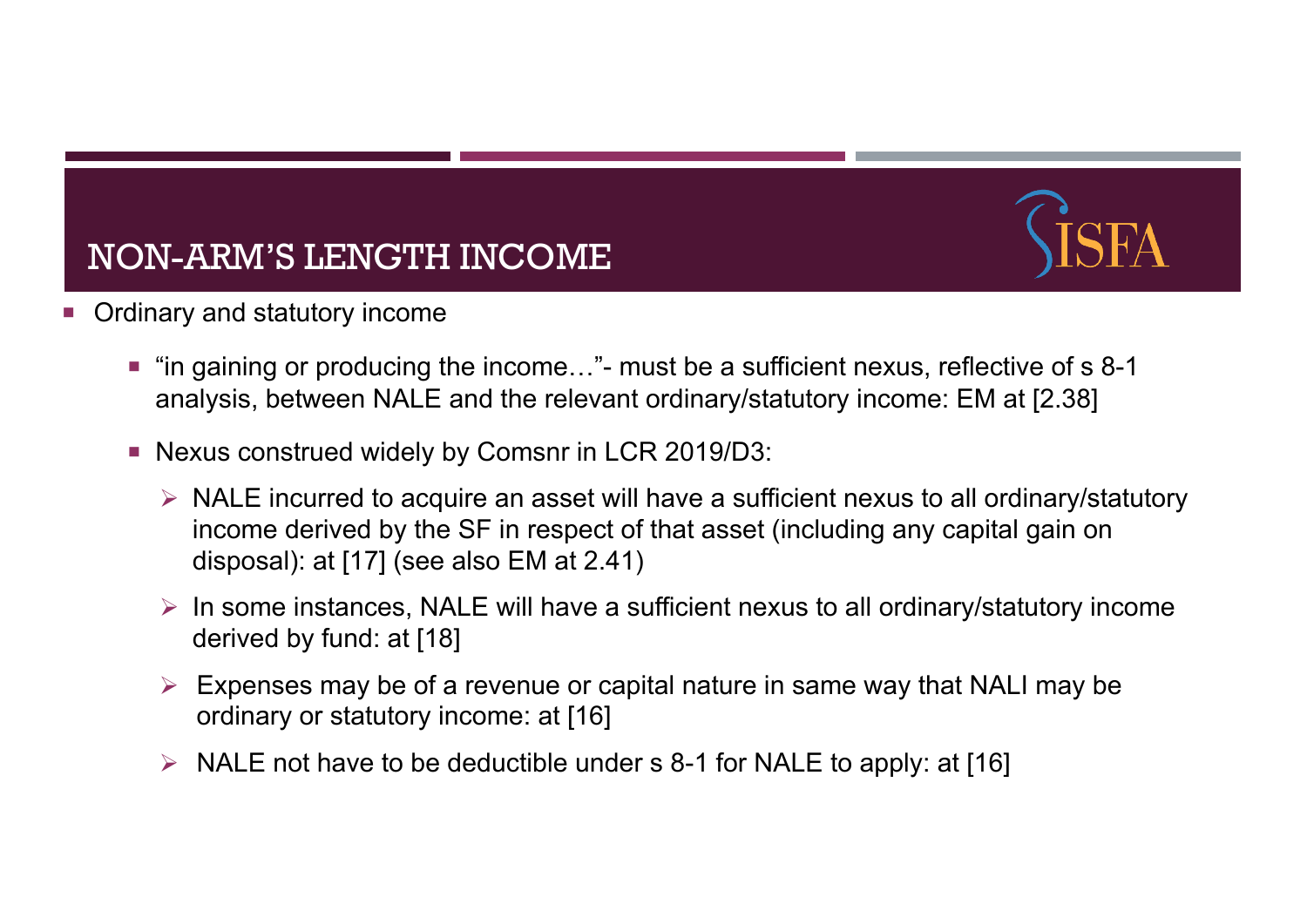

- Ordinary and statutory income
	- ¡ MV substitution rules in s 112-20 ITAA97 can apply in respect of an asset acquired that is subject to NALI rules: EM [2.46] to [2.48]
	- To calculate NAL component, necessary to identify deductions attributable to NALI may or may not include NALE
	- NALI rules not intended to apply to arrangements that are purely internal (not undertaken with another party and not a scheme): EM at [3.33]
	- $\blacksquare$  For example a SMSF trustee may undertake bookkeeping activities for no charge  $-$  not constitute a scheme
	- But beware of trustee not acting as trustee but providing services as third party to SMSF for no amount or less than amount that fund might have been expected to incur if parties had been dealing with other at AL – capacity in which acting critical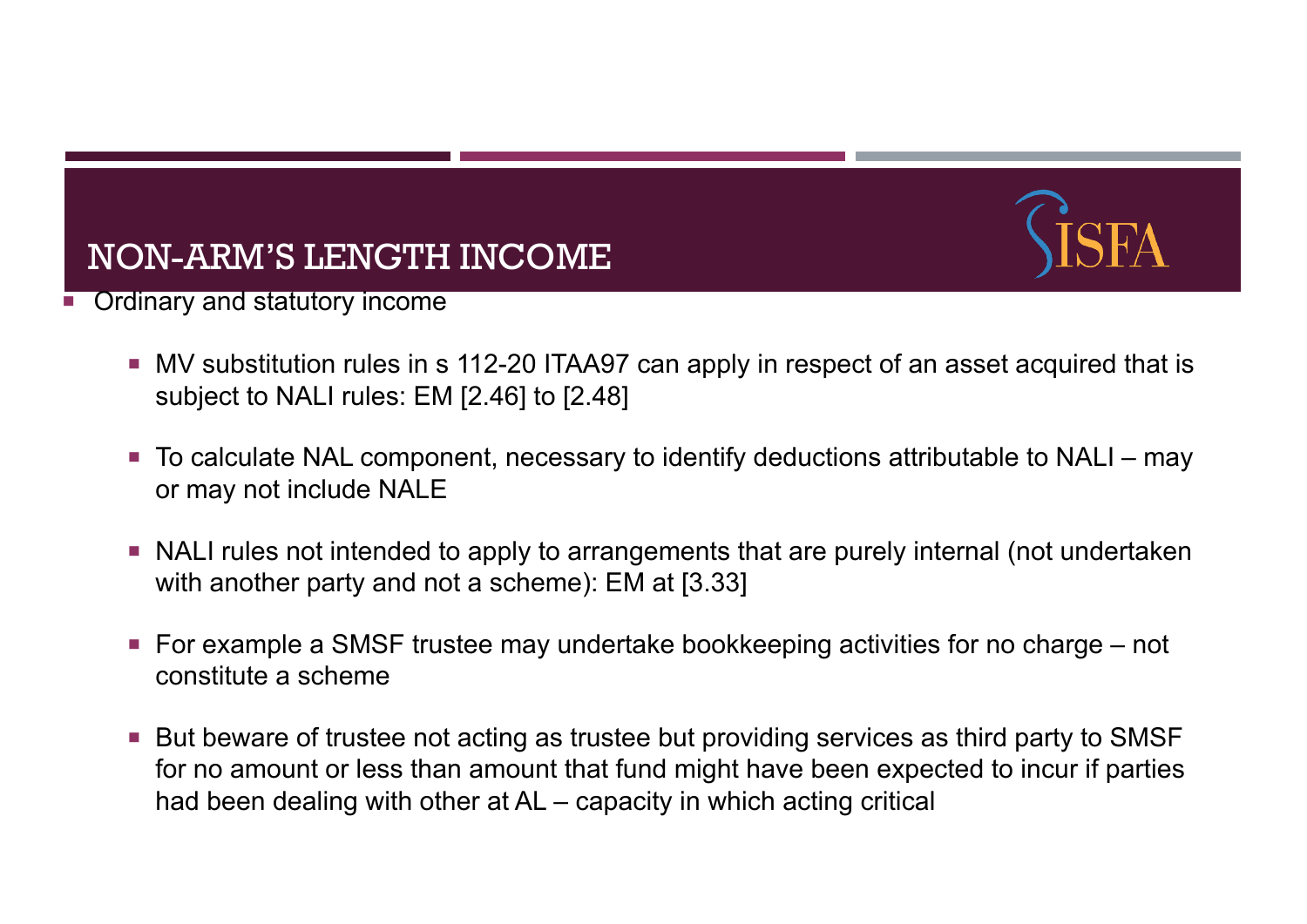- Ordinary and statutory income NALE examples
	- **Example 1 LCR 2019/D3** 
		- A owns commercial property worth \$800,000
		- ¡ A sells the property to himself as trustee of A's SMSF for \$200,000
		- SMSF leases property to third party
		- **All rental income NALI sufficient nexus between NALE incurred in acquiring property and the** income derived from leasing
		- Will be a sufficient nexus between NALE and eventual capital gain on disposal to be NALI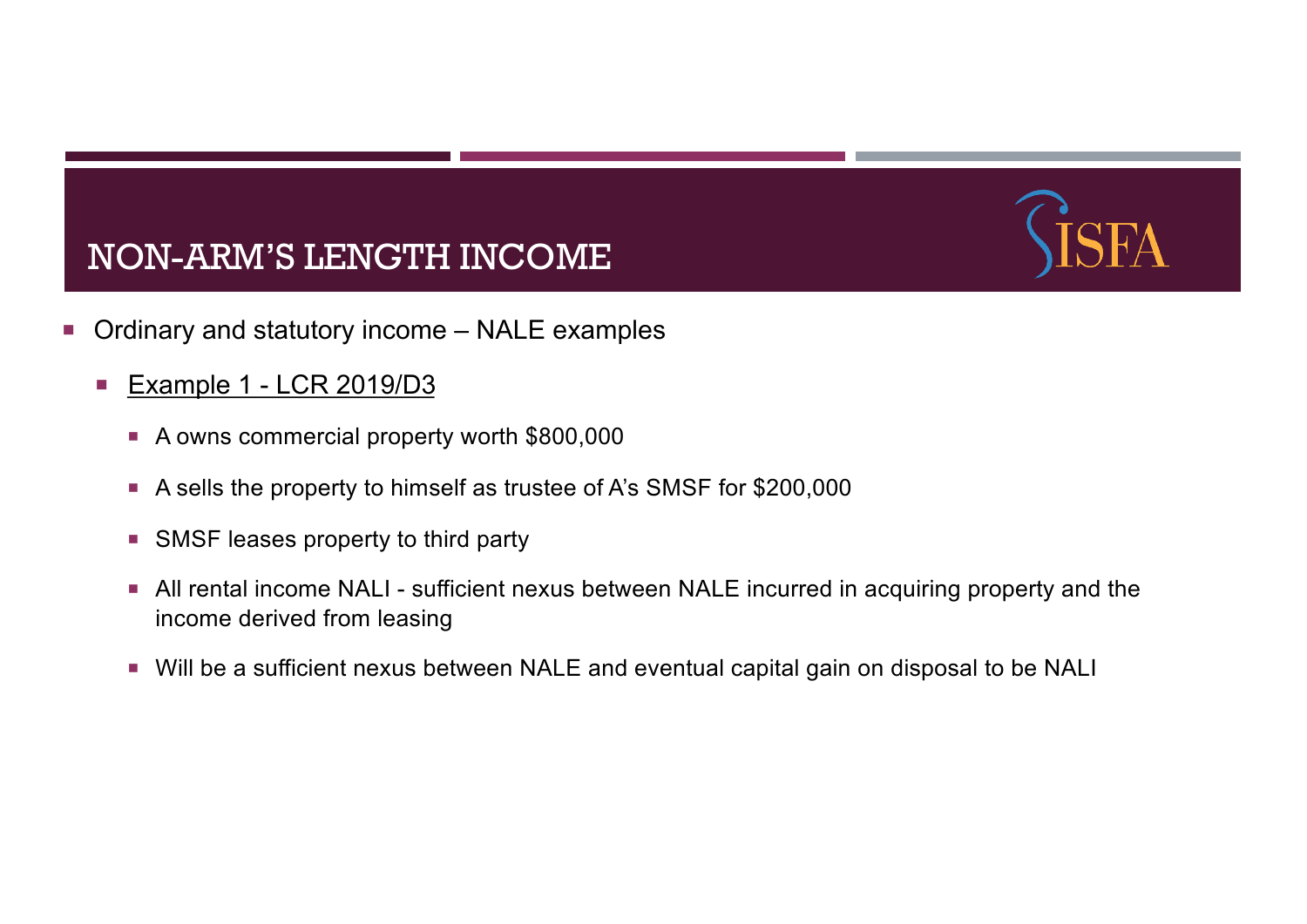- Ordinary and statutory income NALE examples
	- Example  $2 LCR$  2019/D3
		- M as trustee of SMSF engages an accounting firm, where she is a partner to provide accounting services to the fund
		- Accounting firm does not charge the SMSF for services it provides
		- NALE has sufficient nexus with all ordinary and statutory income derived by SMSF for year(s) services provided!!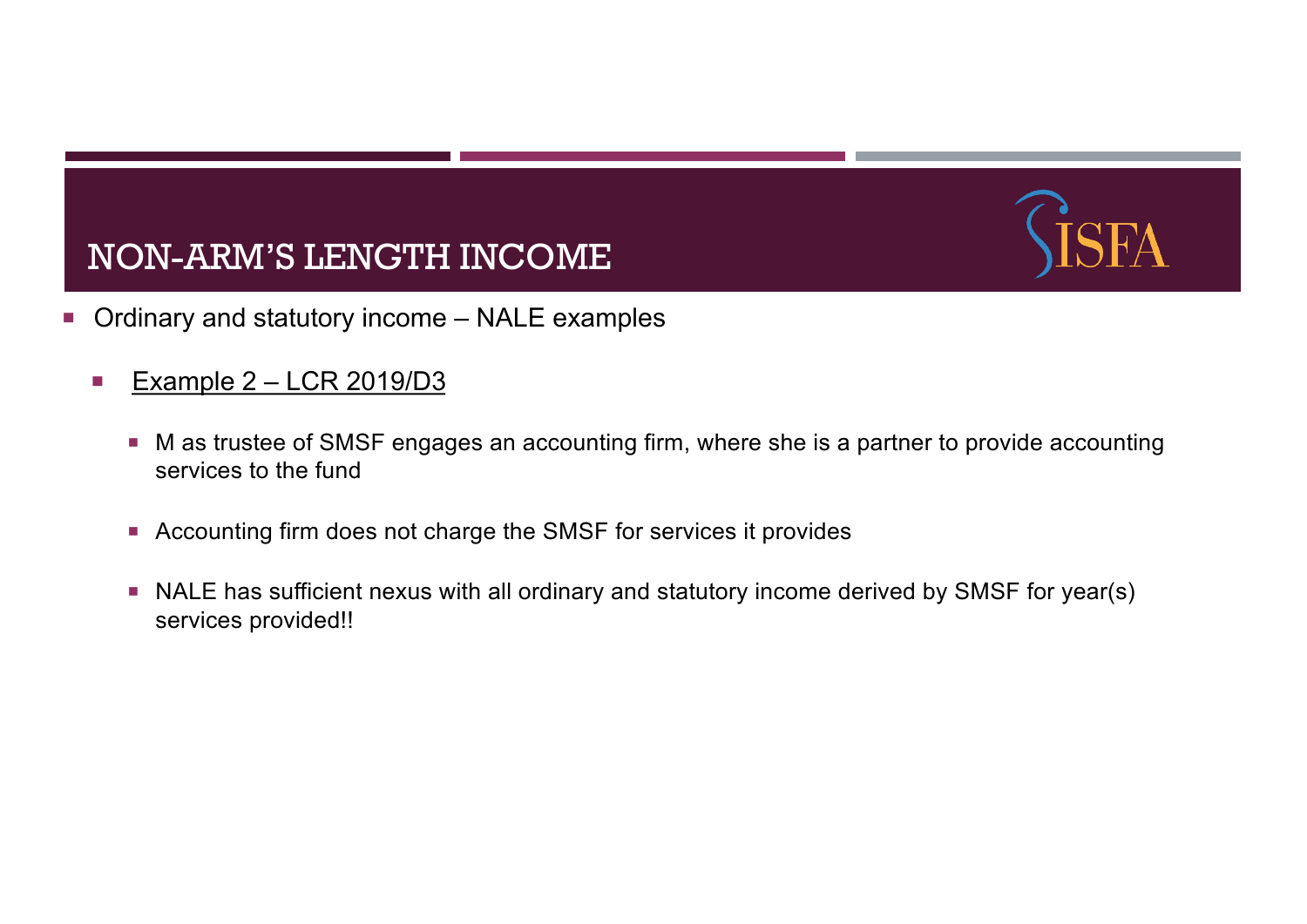- Ordinary and statutory income NALE examples
	- Example 3 (EM example 2.1)
		- SMSF acquires commercial property from third party for MV price
		- SMSF rents out the property for MV rent
		- SMSF finances purchase under LRBA on terms consistent with s 67A SIS Act
		- LRBA terms includes no interest, borrowing full purchase price & no repayts until end of 25 yr term
		- SMSF was in a financial position to enter a LRBA on commercial terms with interest rate of 5.8%
		- **Income derived from NAL scheme is NALI**
		- Eventual capital gain on disposal will be NALI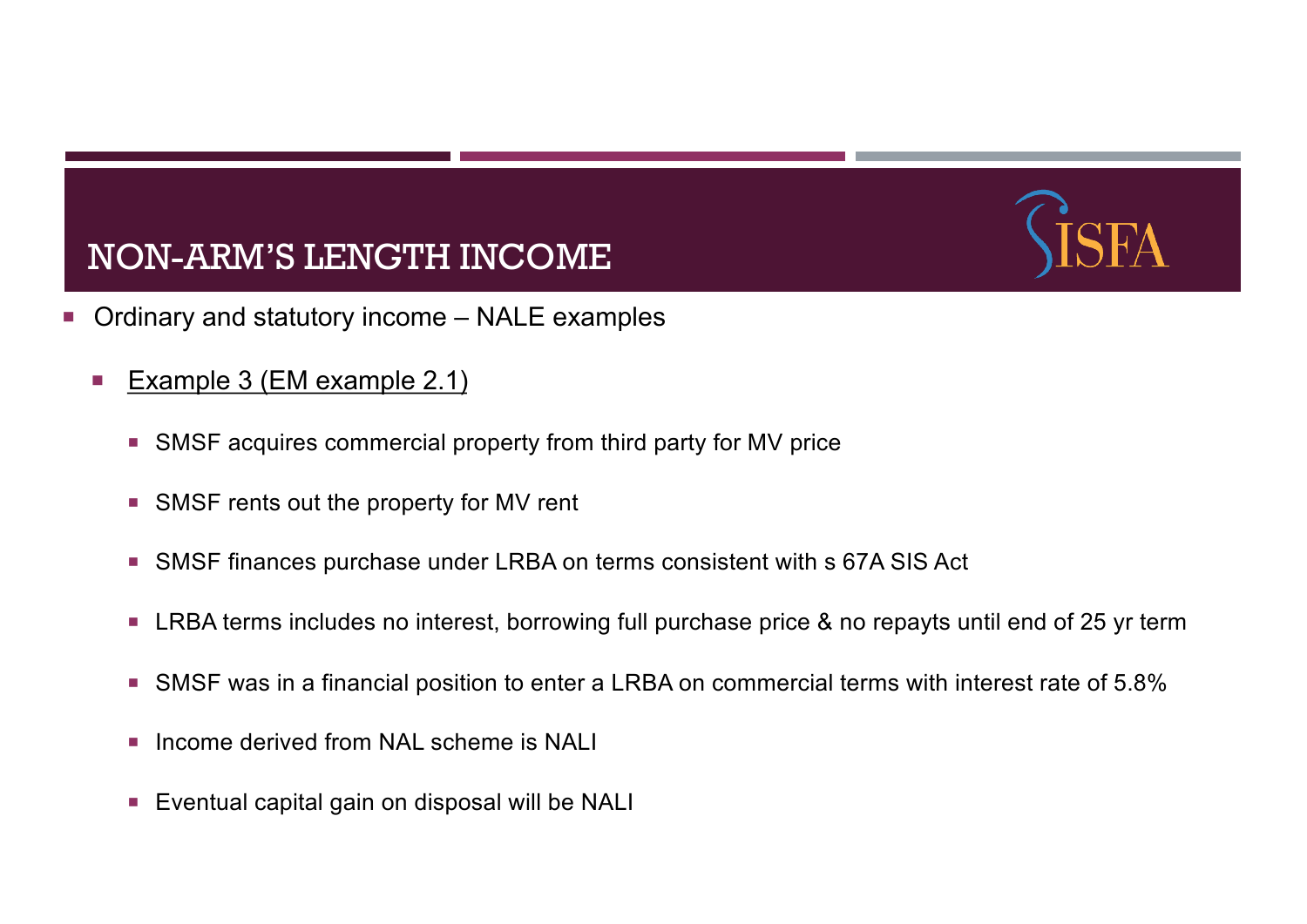



- Ordinary and statutory income
	- Note: s 295-550(1) not applicable if s 295-550(2) applies or amount derived by entity in capacity as beneficiary of a trust
	- S 295-550(1) often not apply since dividends & trust distributions excluded from s  $295-550(1) -$  see s  $295-550(2)$  to (5)
	- But s 295-550(1) applied to direct investments made by SF's, such as property developments (ATO concern), contractual agreements or supplies for services between SF and another entity where SF derives more income than if acting at AL
	- ¡ In *GYNW*, AAT noted at [124]:
		- "… it is difficult to conceive of circumstances where a dividend paid by a private company to a complying superannuation fund would not be non-arm's length income under s 295-550(2) yet constitute non-arm's length income for the purposes of s 295-550(1)".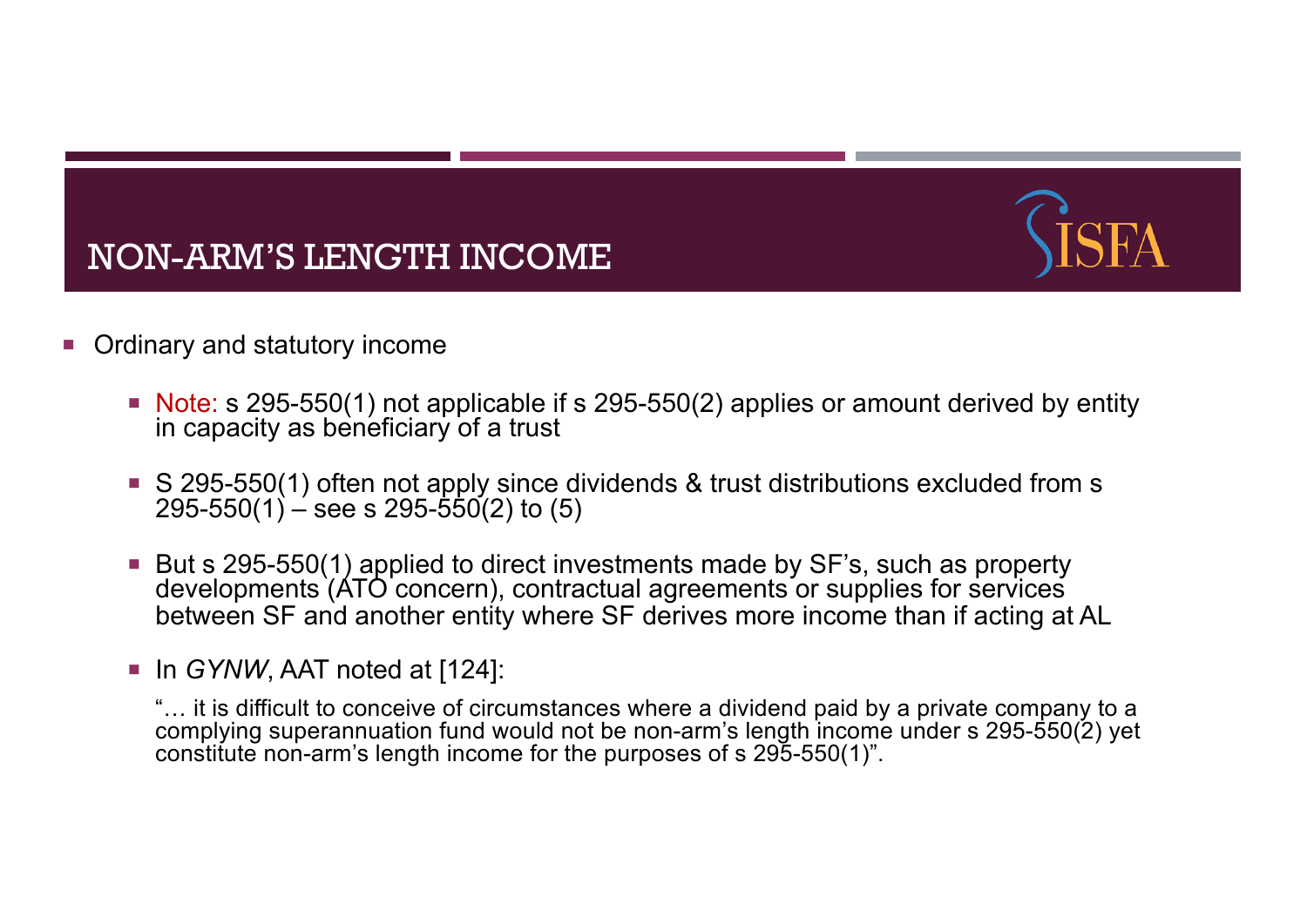- **Dividends from private companies** 
	- A dividend (or ordinary/statutory income reasonably attributable to a dividend) paid to a complying SF will be NAL income *unless*  amount consistent with AL dealing: s 295-550(2)
	- **In deciding whether an amount is consistent with an AL dealing** have regard to (s 295-550(3)):

| • Value of shares in the<br>company     | • Whether dividend paid on other<br>shares in company & if so, rate                                      |
|-----------------------------------------|----------------------------------------------------------------------------------------------------------|
| • Cost of the shares (to the<br>entity) | • Whether company has issued shares<br>to entity in satisfaction of a dividend<br>& if so, circumstances |
| • Rate of the dividend                  | • Any other relevant matters                                                                             |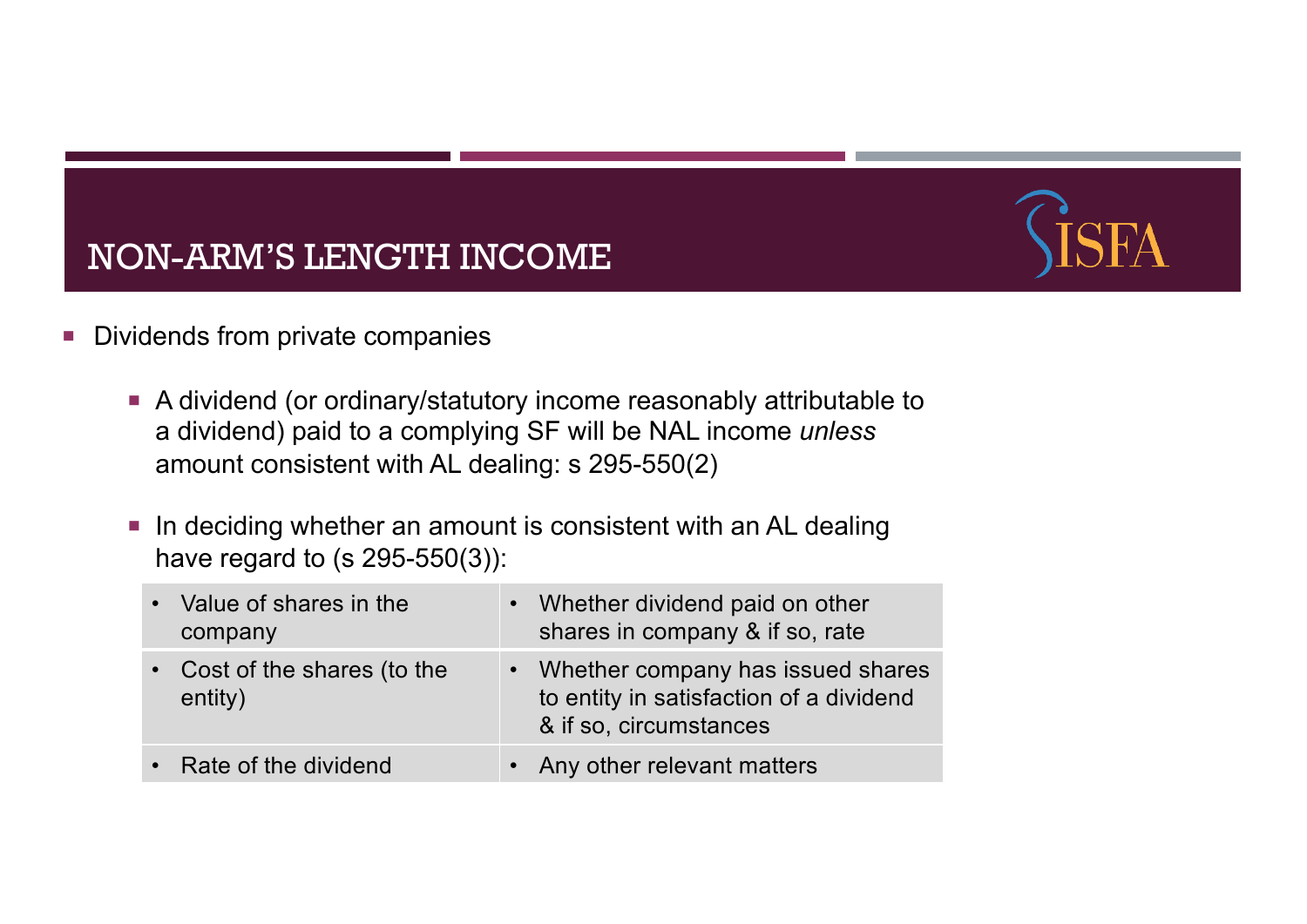- **Dividends from private companies** 
	- $\blacktriangleright$  S 295-550(2) and (3) remain unchanged
	- Full Federal Court in *Darrelen Pty Ltd v C of T* [2010] FCAFC 35 provided guidance as to how factors in s 295-550(3) are to be construed
	- ¡ Court in *Darrelen* upheld assessments which treated private company dividends as 'special income'
	- ¡ The acquisition by the SF in *Darrelen* of shares in company for significantly less than MV proved critical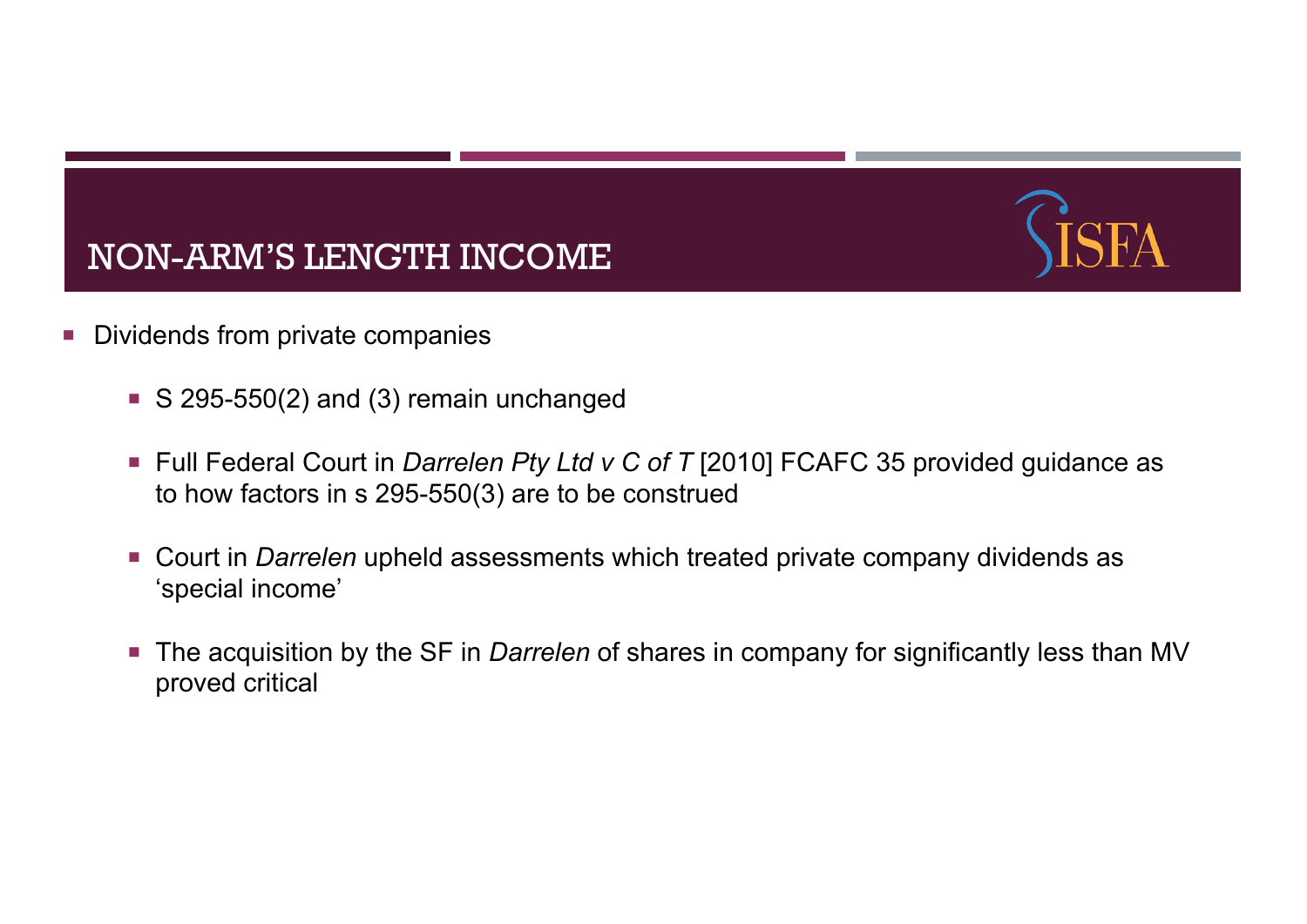

- Dividends from private companies
	- ¡ In *Darrelen*, fact SF derived distribution at rate equal to other shareholders did not alter court's conclusion (at para [34]):

"If the price at which the four shares in Vercot were sold to the Fund had been set at their market value, the price at which they were sold would not have secured the sale of even one share; the dividends on those four shares would have continued to accrue to the transferor, a non-concessional taxpayer"

 $\blacksquare$  Sub-para (f) (any other relevant matter) of s 295-550(3) is expansive - court in *Darrelen* regarded yield/rate of return on investment as a factor that could be considered under para (f)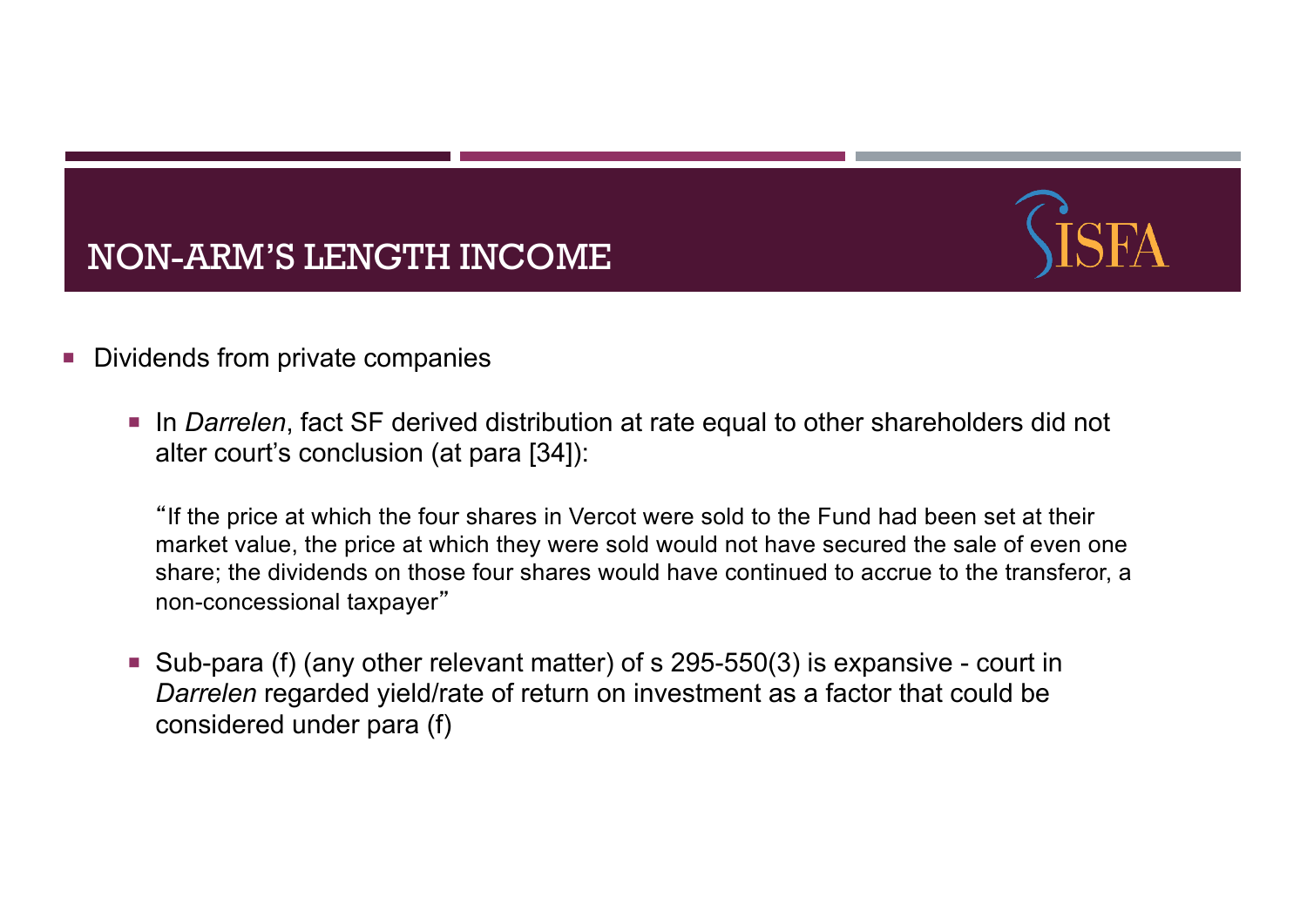

- Dividends from private companies
	- Court also concluded that market value of shares may be considered under sub-para (a) or (f) of s 295-550(3)
	- Comsnr in TR 2006/7 lists matters he will consider relevant in relation to sub-para (f) to inc:
		- $\triangleright$  Extent to which members who are at AL to the private company have an interest in the SF/ADF/PST
		- $\triangleright$  Relationship between SF/ADF/PST and private company or entity with which private company has dealings
		- $\triangleright$  Who SF/ADF/PST acquires shares from & circumstances
		- $\triangleright$  Rate of return on SF's investment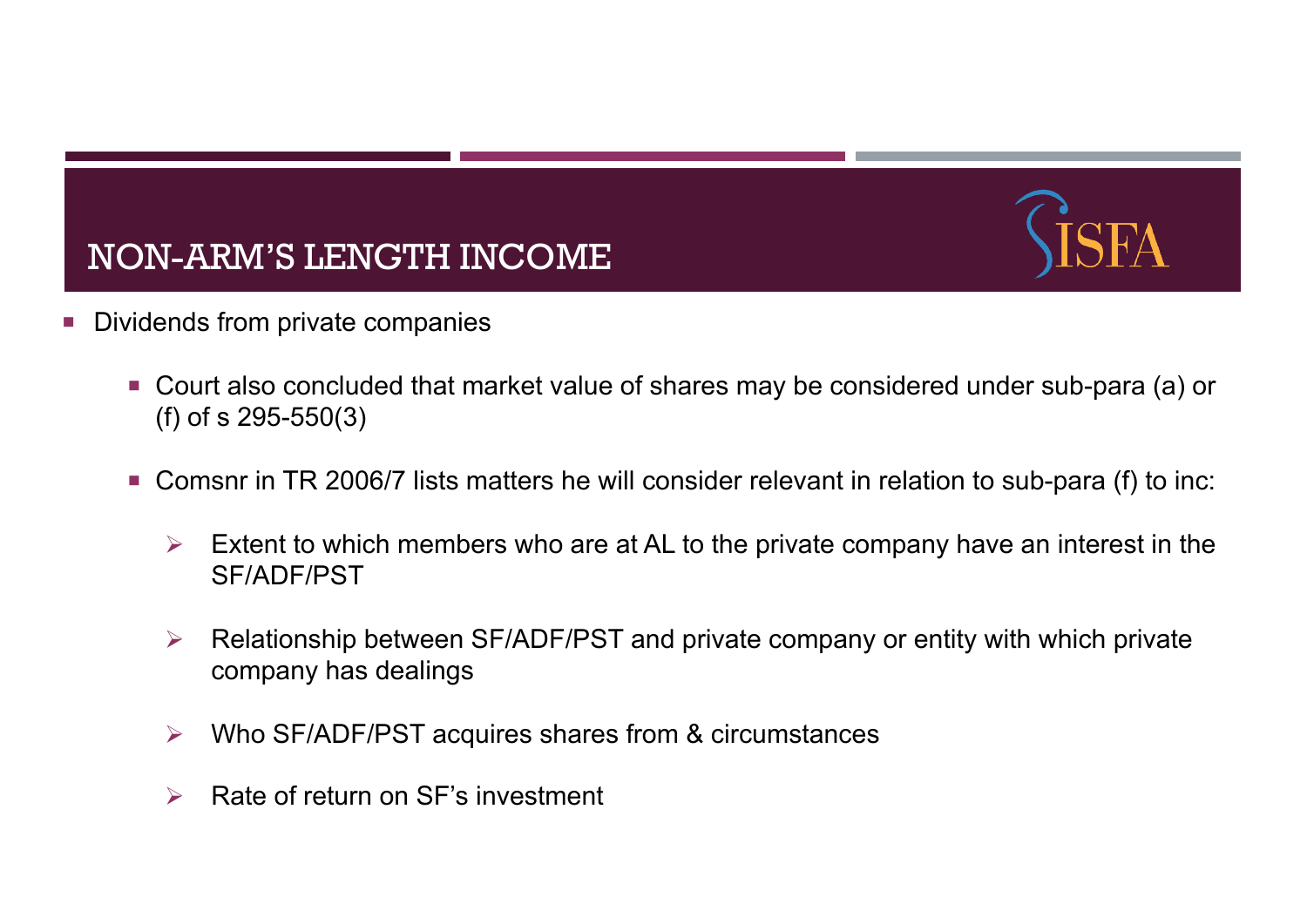- Dividends from private companies
	- *GYNW* is first NALI case in several years
	- First NAI I cases to deal with s 295-550
	- In issue was whether dividends/franking credits received by SMSF were NALI and if so, whether penalty (50% for recklessness) was correctly imposed
	- ¡ SMSF acquired 20% of the shares in a company, B Holdings Pty Ltd for MV (\$200) at that time on premise that B Holdings to become holder of shares in BE Pty Ltd: at [97]
	- Next day, B Holdings acquired all shares in BE Pty Ltd from Mr K, a related party (controller of B Holdings and BE Pty Ltd) for \$200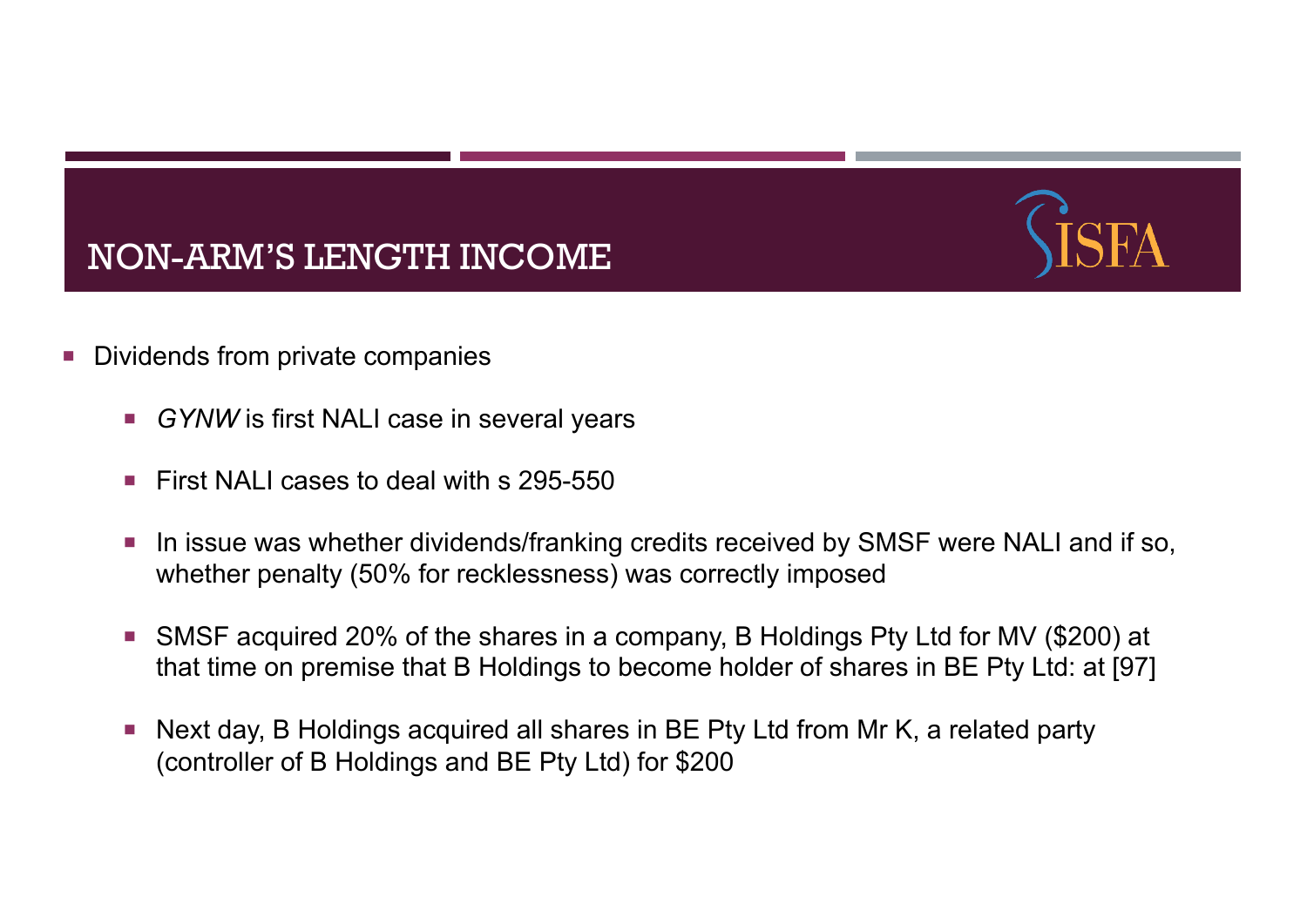- **Dividends from private companies** 
	- SMSF (through its controller) aware that dividends were sourced from BE Pty Ltd and of relationship between Mr K and BE
	- BE Pty Ltd declared large fully franked dividends to B Holdings for the 2012 (\$3,365,000), 2013 (\$5,300,000) and 2014 (\$500,000) years
	- B Holdings declared and paid fully franked dividends for those years to the SMSF
	- SMSF argued that subject of inquiry was dividends paid by B Holdings to SMSF and that amount of dividends and franking credits consistent with its 20% stake
	- ¡ Heavy regard given to *Darrelen* in considering s 295-550(3)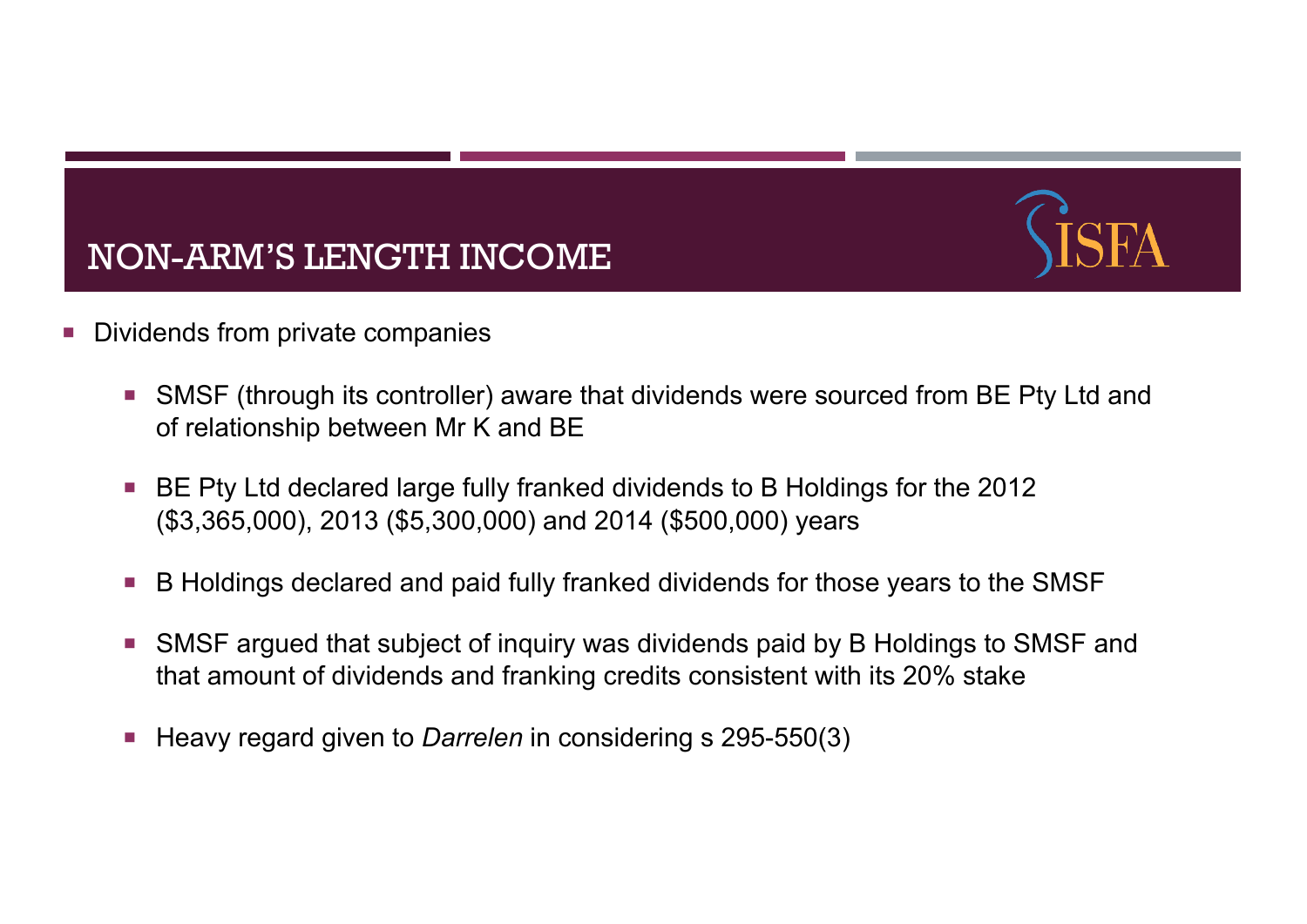



- Dividends from private companies
	- $\blacksquare$  AAT found that factors in s 295-550(3)(b), (c), (d) and (e) either not infringe AL requirement or not applicable
	- ¡ However, lengthy consideration given to "any other matters" in s 295-550(3)(f) and in particular the underlying transaction that gave rise to the dividends
	- AAT concluded that MV of shares in BE Pty Ltd were not worth a nominal amount: at [121]
	- **If shares in BE Pty Ltd had been sold at MV, amount paid by B Holdings would not have** resulted in it acquiring all of the shares and dividends would have largely accrued to transferor, a non-concessional TP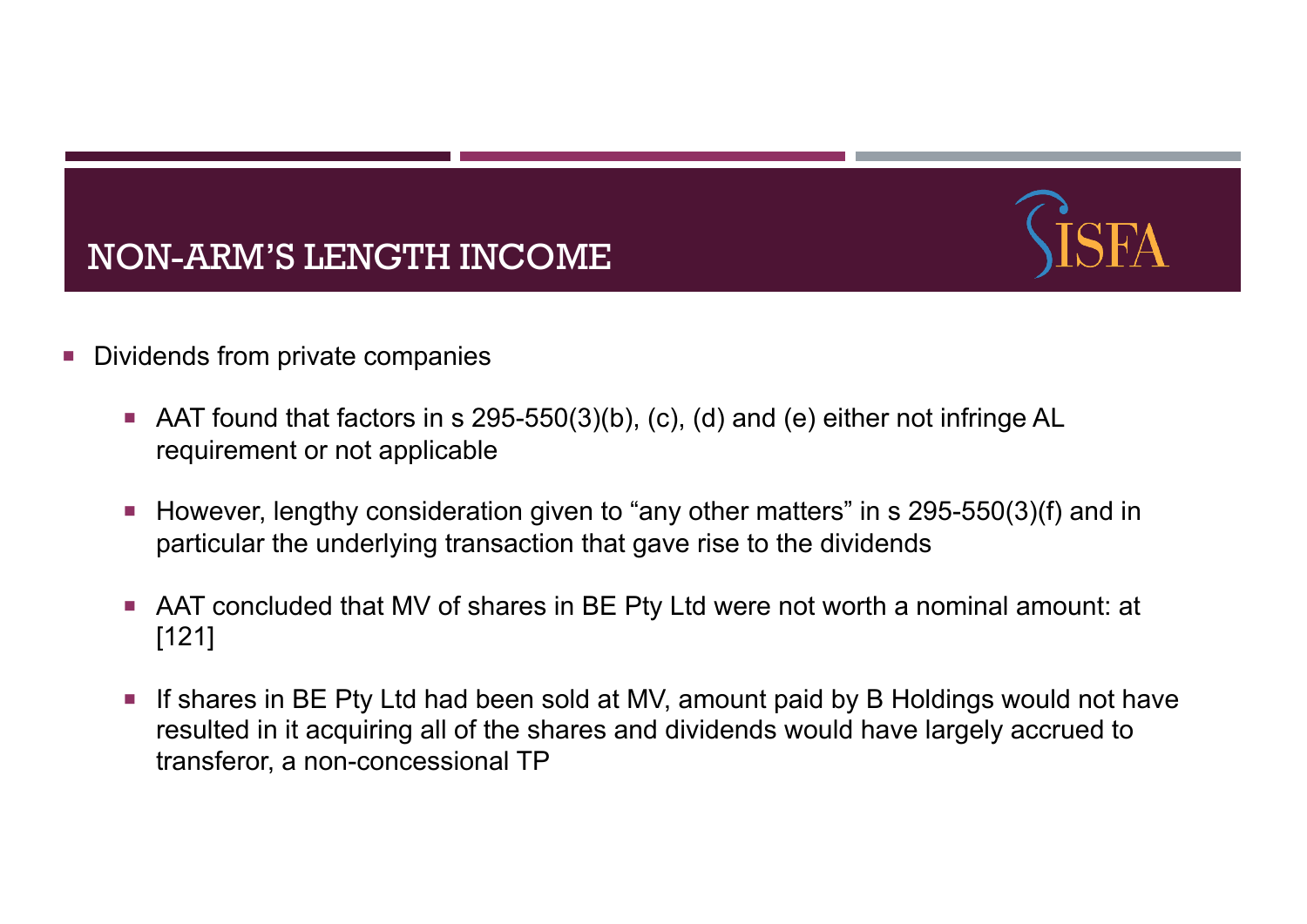- Distributions from trusts
	- Income derived by a beneficiary of a trust other than because of holding a fixed entitlement to the income of the trust is *automatically* NALI: s 295-550(4)
	- § Conversely, income derived by a beneficiary of a trust through holding a fixed entitlement to the income of the trust will only be NAL income if other conditions are met: s 295-550(5)
	- § Accordingly, distinction between a fixed and non-fixed entitlement to income of a trust is critical – likely to remain a contested threshold issue in litigation
	- § S 295-550(5) repealed and rewritten to include NALE; s 295-550(4) remains unamended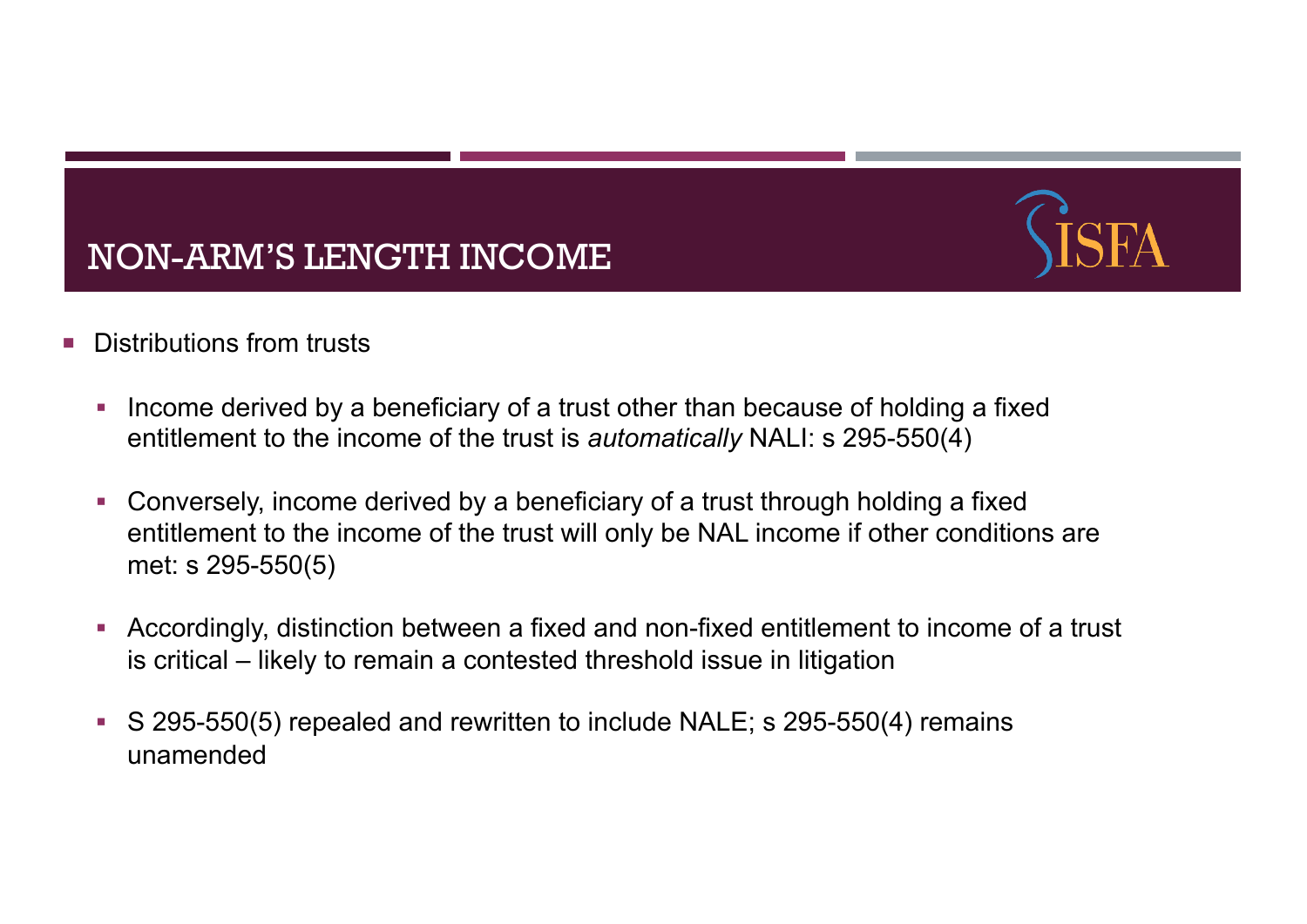- **E** Distributions from trusts
	- § "Fixed entitlement" not defined in s 273 nor is it asterisked as a defined term in s 295- 550(5)
	- § ITAA97 states that "most" defined terms are identified by an asterisk: s 2-10(2)
	- § "Fixed entitlement" defined in s 995-1 by reference to Div 272 of Schedule 2F of ITAA36 (trust loss provisions)
	- Until decision in *MH Ghali Superannuation Fund v FCT* [2012] AATA 527, no suggestion that Div 272 definition of fixed entitlement applicable to NAL income provisions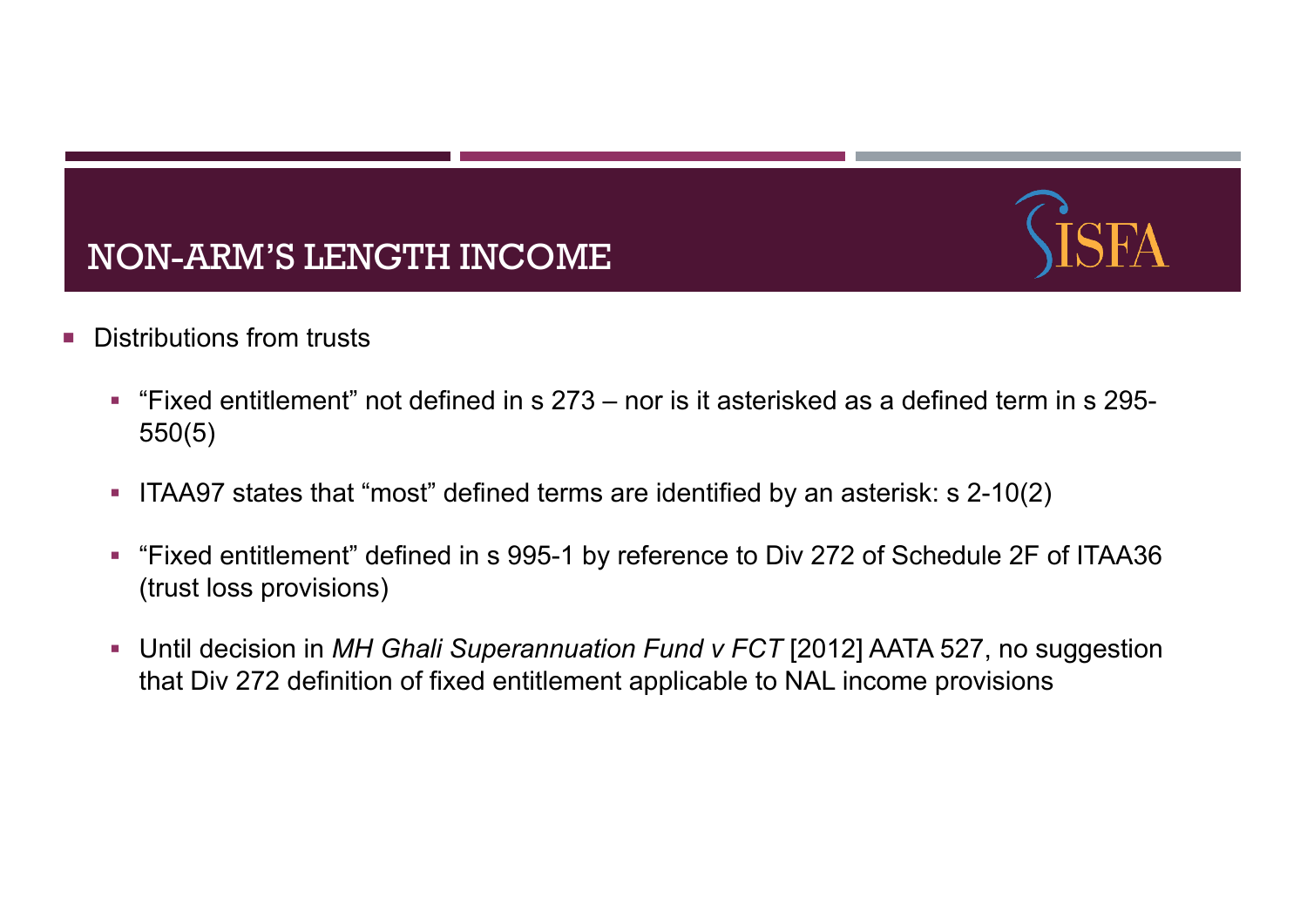- Distributions from trusts
	- In *Ghali* a threshold issue was whether SF held a fixed interest in the income of the Ghali Unit Trust
	- Cl 12.3.11 of Ghali UT deed granted the trustee a discretion to determine which class of unit holder shall be presently entitled to income of the trust… "and in default of such determination the unit holders were to be presently entitled in the same proportions as they hold units"
	- § Was common ground between parties that fixed entitlement meant an interest that was "vested in interest"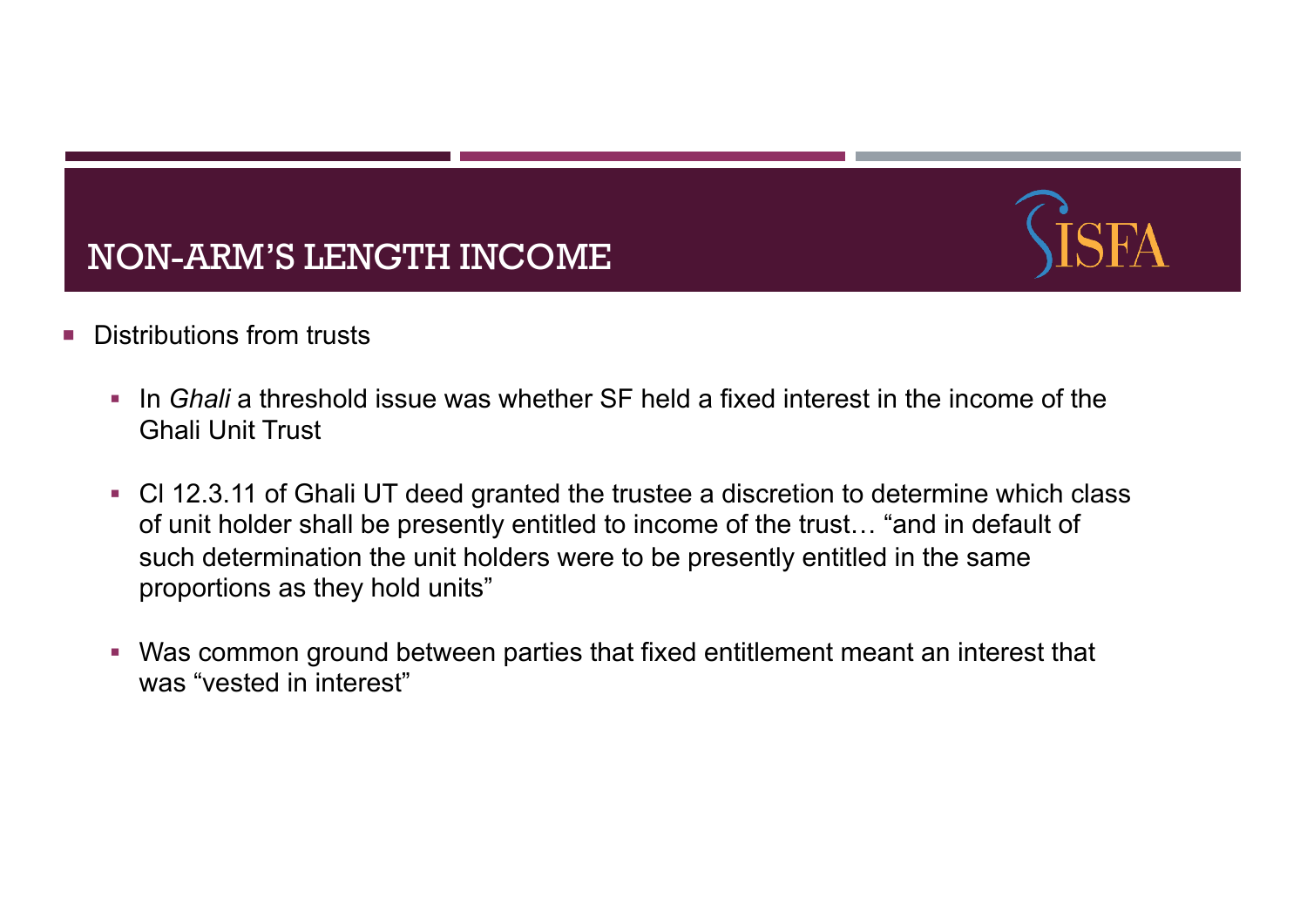- Distributions from trusts
	- TP contended that 'vested in interest' is one where the holder has an immediate fixed right of present/future enjoyment: *Glenn*
	- TP acknowledged that existence of a substantive condition precedent would preclude relevant interest being vested
	- However: TP contended was a distinction between a contingent interest and a defeasible interest – a vested but defeasible interest would be taken to be a fixed entitlement to income
	- In *Ghali*, no discretion required for this entitlement SF's interest existed unless a determination made to defeat its existence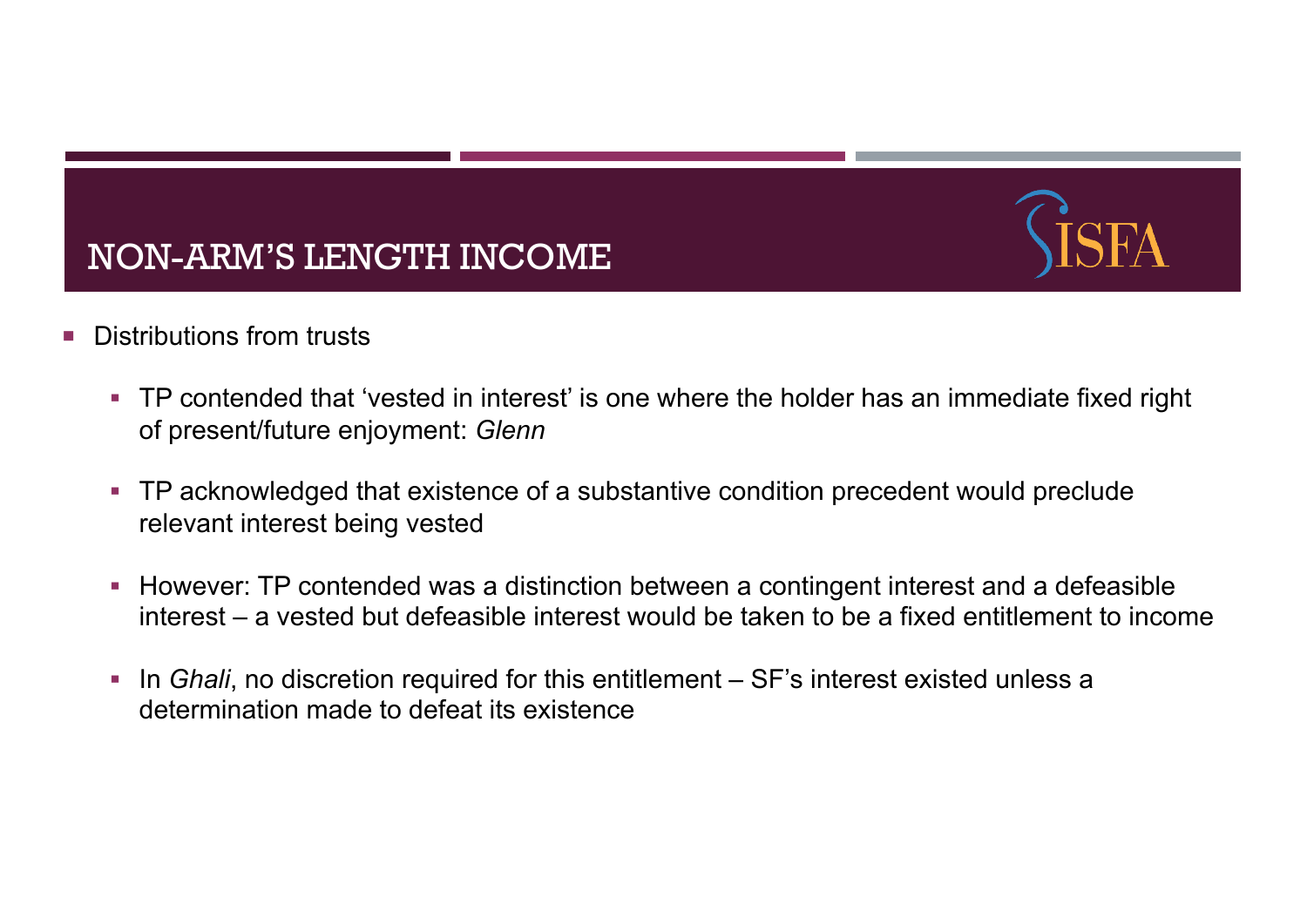

- Distributions from trusts
	- AAT agreed found that to be a fixed entitlement, interest need only be vested, not vested in interest and possession and unit holder's interest in income/capital was vested irrespective of whether discretion exercised
	- However: AAT found that "fixed entitlement" for s 273 purposes took its meaning from trust loss provisions in Sched 2F of 272 of ITAA36 – a beneficiary has a fixed entitlement if:
		- "…under a trust instrument, a beneficiary has a vested and indefeasible interest in a share of the income of the trust…"
	- But still found SF held a fixed entitlement to income of the trust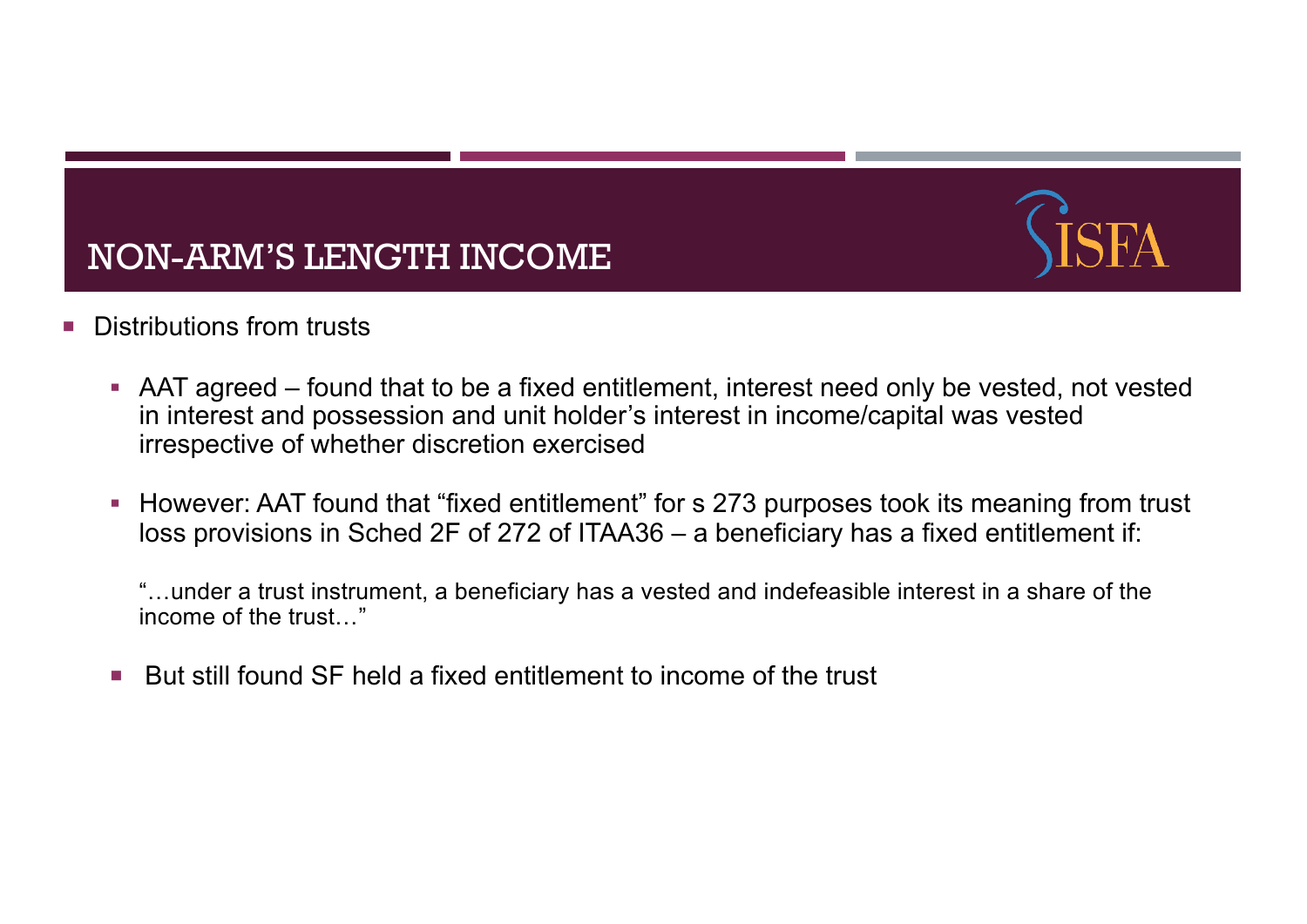- Distributions from trusts
	- Decision in *Ghali* not appealed
	- Comsnr's *Ghali* DIS acknowledged that Div 272 test more stringent and will not be applied unless/until issue tested further in courts
	- Comsnr did not amend TR 2006/7
	- $\blacksquare$  Comsnr's view well settled at the very least, the interest in the income of the trust had to be "vested in interest if not in possession" immediately before the amount as derived by the trustee: TR 2006/7, para [208]
	- Comsnr considers that "vested in interest" means "it is bound to take effect in possession at some time and is not contingent upon any event occurring that may not take place: para [209]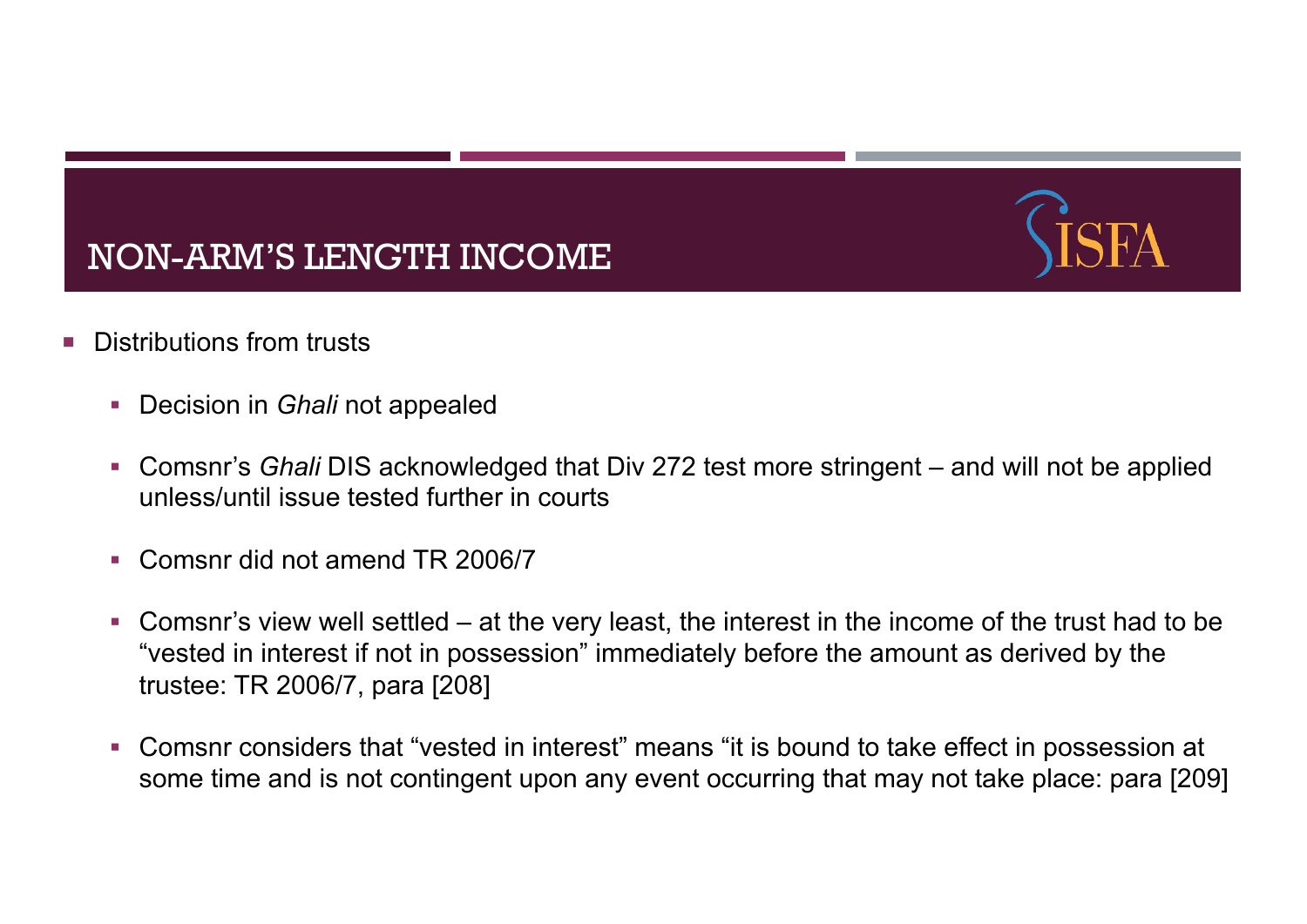- **Distributions from trusts** 
	- What to do?
		- TR 2006/7 not been withdrawn affords TP protection
		- ¡ Given sudden death consequences of non-fixed entitlement, prudent to review deeds to ensure that, applying the Div 272 definition, they do not create non-fixed entitlements
		- If deed is to be amended, consider amendment power (*Jenkins v Ellett* [2007] QSC 154, *Mercanti v Mercanti* [2015] WASC 297, CGT (see *C of T v Clark* [2011] FCAFC 5) and duty implications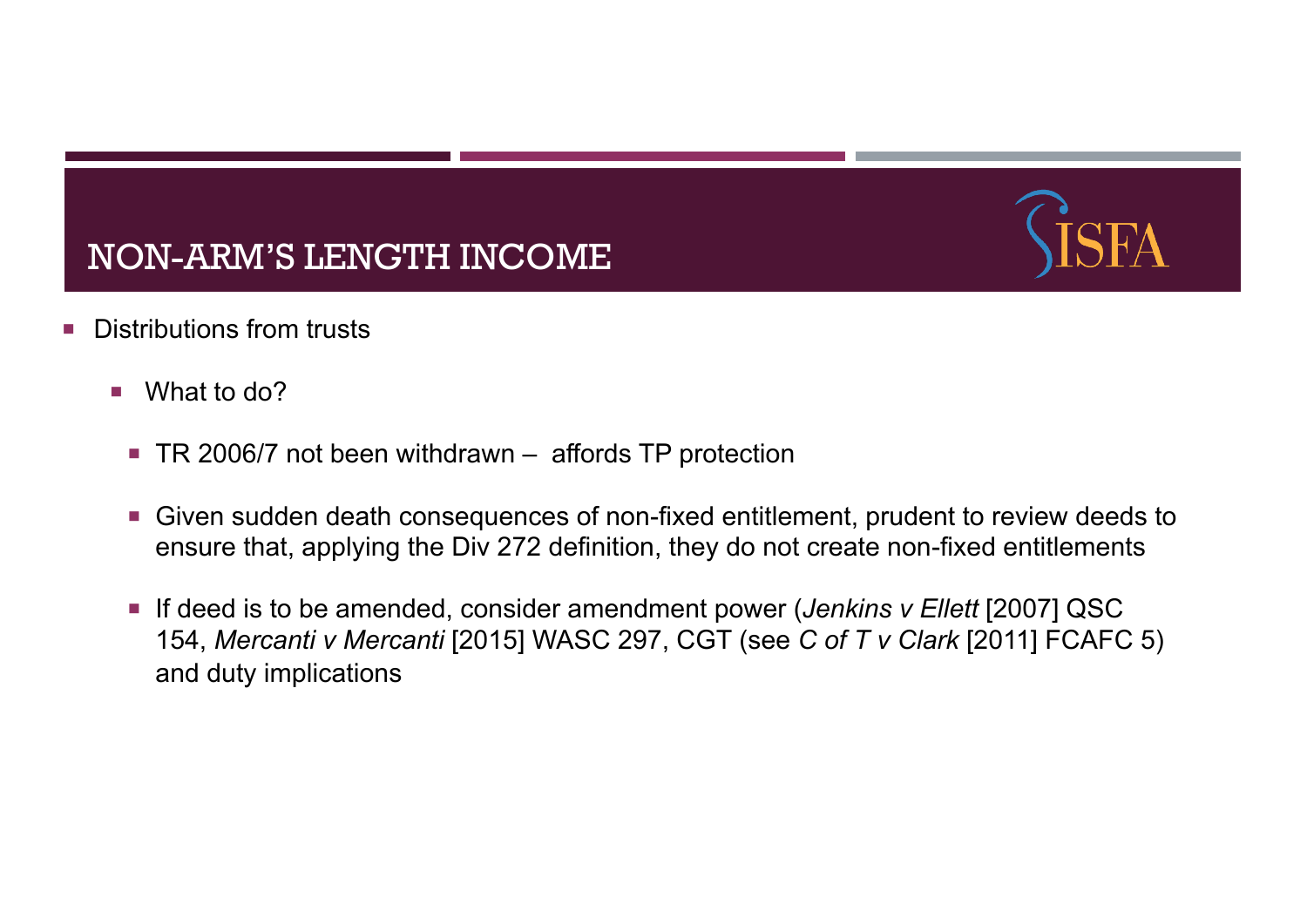- **Distributions from trusts** 
	- S 295-550(5) repealed and rewritten in (mostly) similar way to NALE provision in s 295-550(1)
	- S 295-550(5)(a) preserves status quo (rewritten) in relation to income
	- $\blacksquare$  S 295-550(5)(b):

"in acquiring the entitlement or in gaining or producing the income, the entity incurs a loss, outgoing or expenditure of an amount that is less than the amount of a loss, outgoing or expenditure that the entity might have been expected to incur if those parties had been dealing with each others at arm's length in relation to the scheme"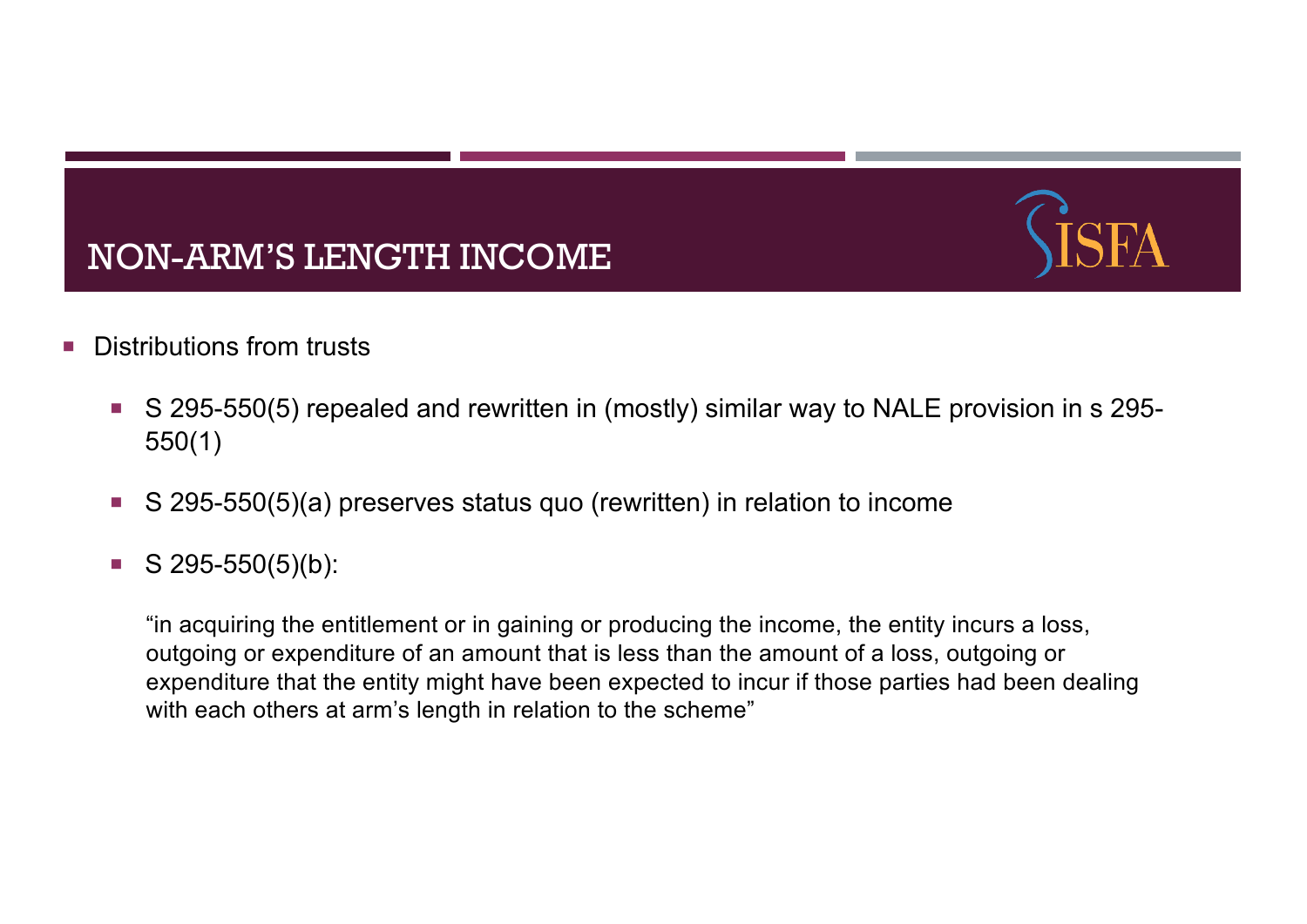- **Distributions from trusts** 
	- S 295-550(5)(c) same as (b) save that it refers to "...entity does not incur a loss, outgoing or expenditure"
	- s 295-550(5)(b) and (c) refers to "in acquiring the entitlement or in gaining or producing the income…" – subsection (1) equivalent refers to "in gaining in producing the income"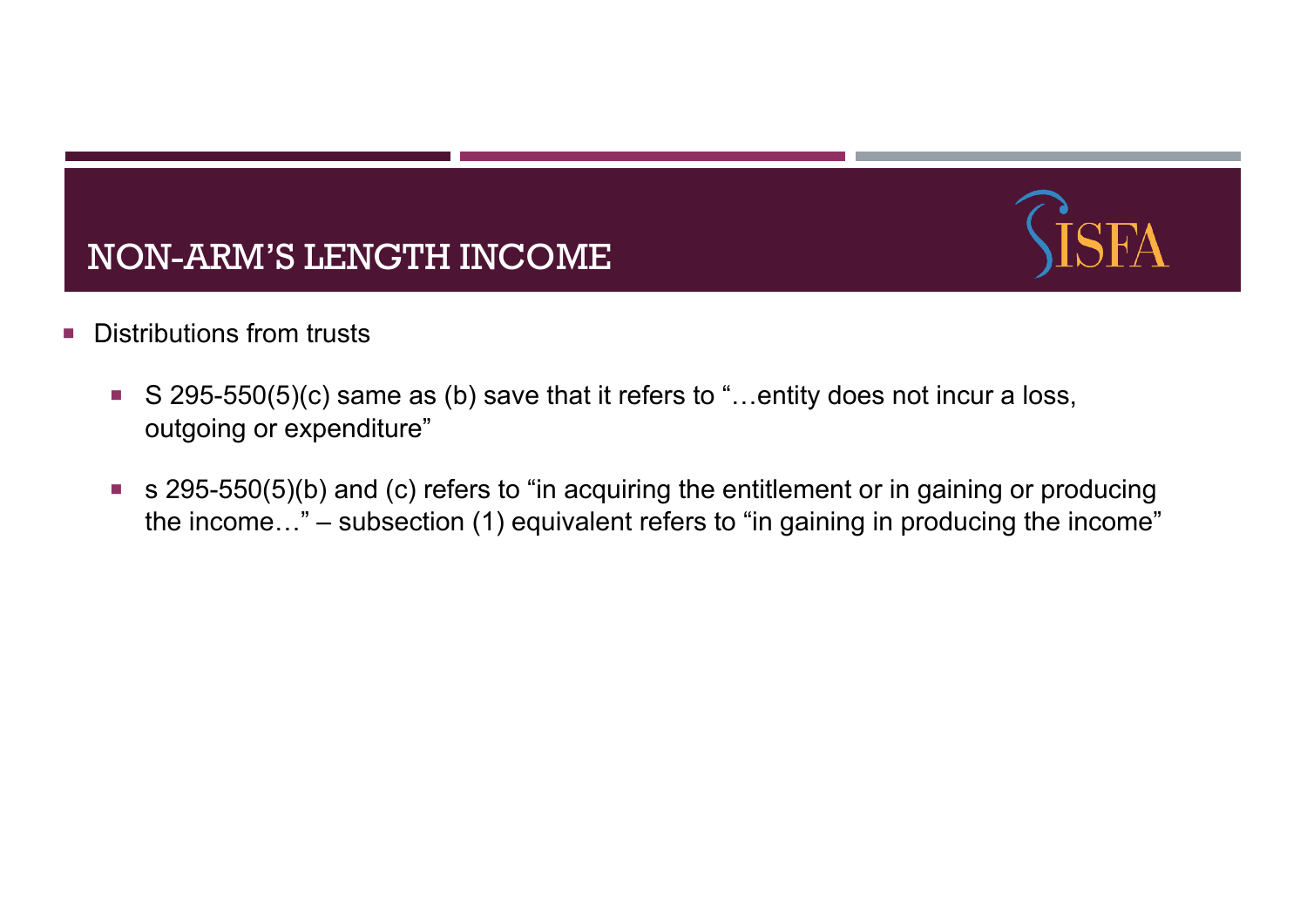- **E** Distributions from trusts
	- **Example (EM example 2.2)** 
		- Retail SF trustee acquires units in a UT as a beneficiary with a fixed entitlement but pays a substantially lower amount for the units due to a scheme entered into with the broker
		- RSF did not incur expenditure it might have been expected to incur if dealt at AL with broker
		- Income from units would have been the same whether or not acquired under an AL transaction
		- **E** Amount earned is NALI
		- ¡ Any capital gain on disposal of units may also be NALI under s 295-550(1)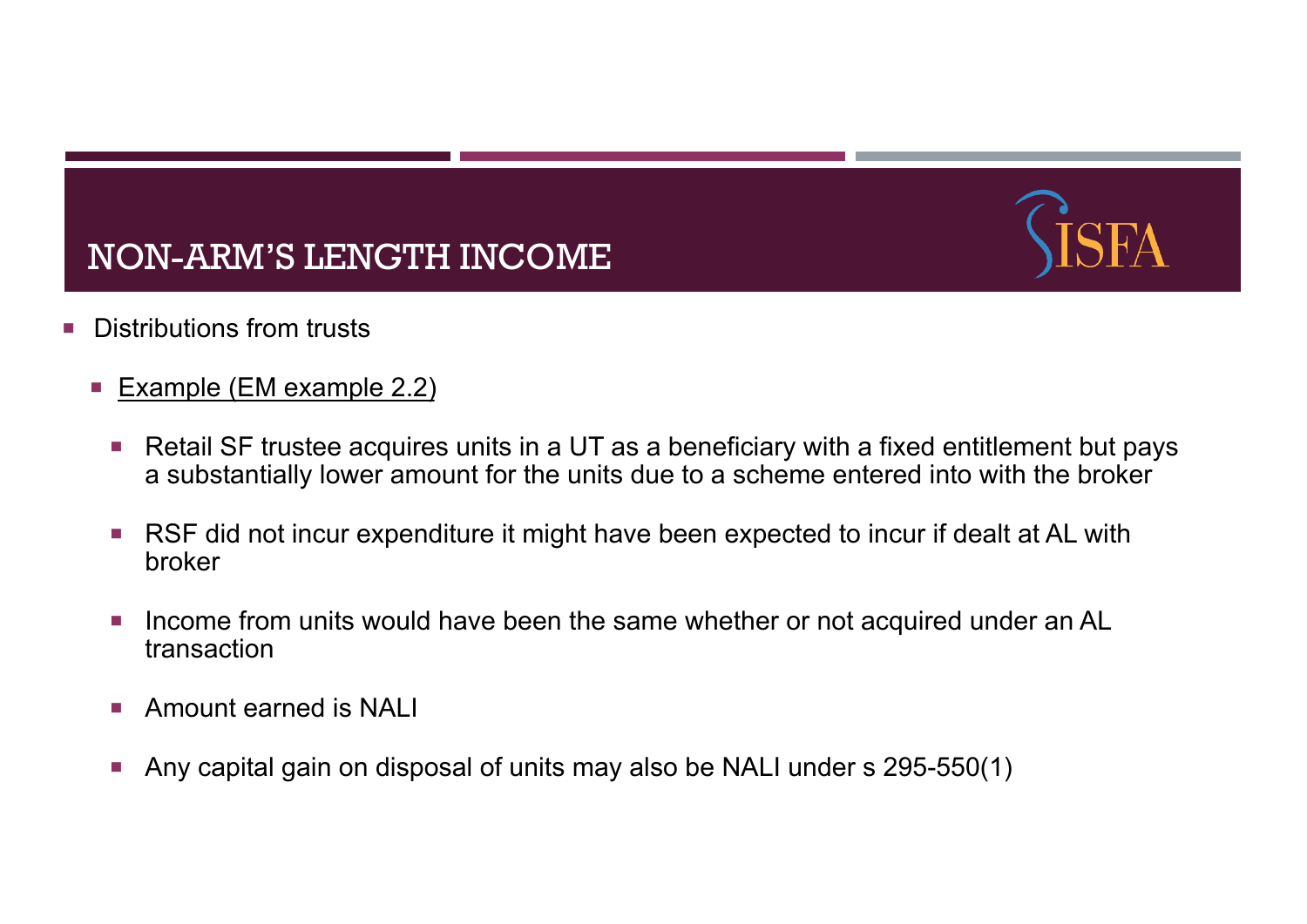- Capital gains and statutory income
	- NAL provisions do apply to capital gains, regardless of whether s 273 or s 295-550 is applicable
	- This remains the position unless and until either Full Federal Court finds decision in *Allen (As Trustee of the Allen's Asphalt Staff Superannuation Fund v FCT* [2011] FCAFC 118 to be plainly wrong or HCA overrules it
	- § In *Allen* and *SCCASP Holdings as trustee for the H & R Super Fund v C of T* [2012] FCA 1052, TP's request for special leave to appeal to HCA refused
	- In *GYNW*, was accepted that franking credits attached to the dividends were statutory income for purposes of s 295-550(2)(b): at [83]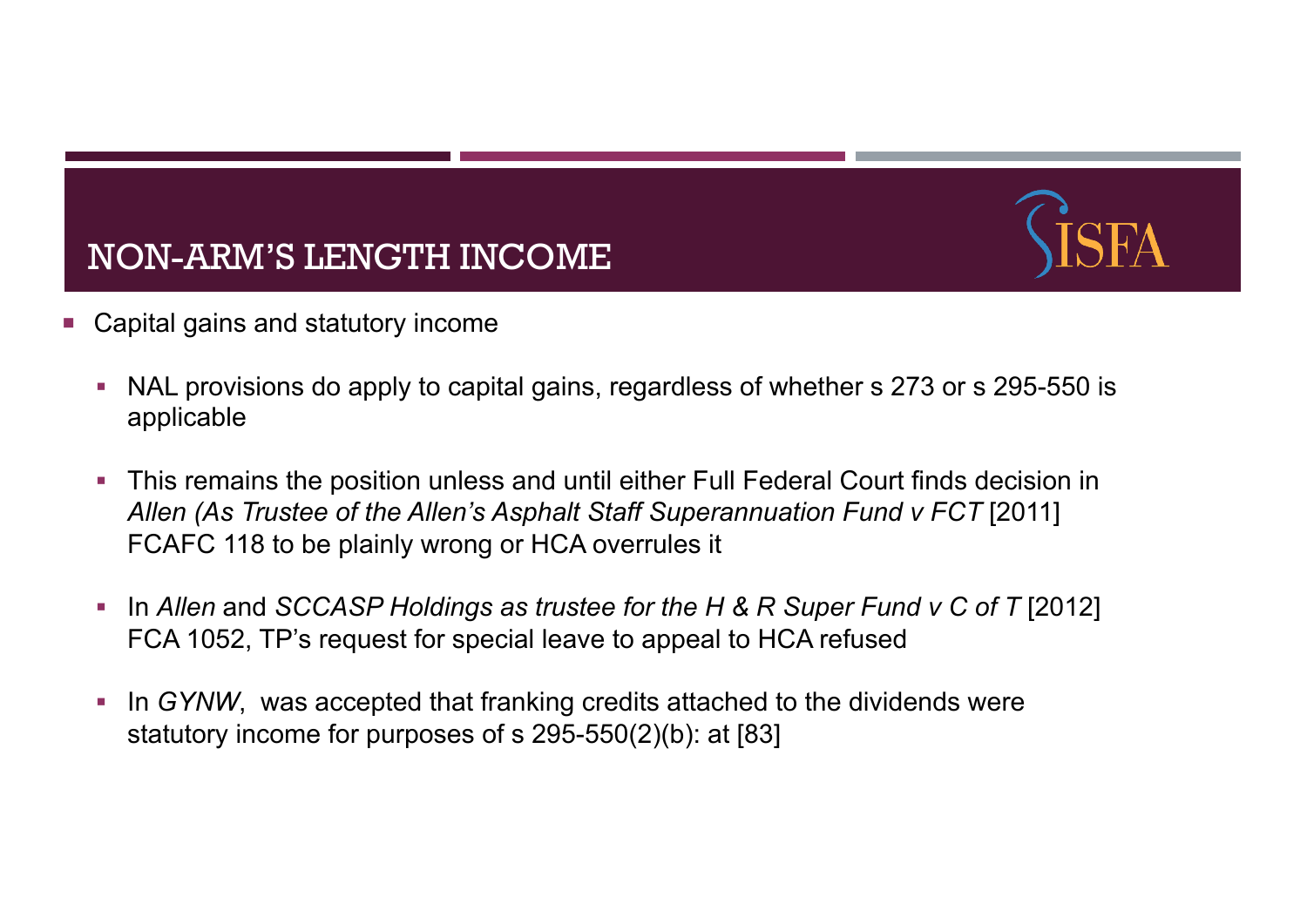- Observations and messages
	- In terms of court and AAT decisions regarding special income/NALI, Comsnr won primary tax on all of them
	- **EXTERG** THE ATO reviews/audits and penalties live issues: ATO reviews/audits, voluntary disclosures, penalty rates, safe harbour, impacts for tax agents, professional negligence claims?
	- $\blacksquare$  NALE to be carefully considered  $\lightharpoonup$  can still be NALI if income the same as dealing at AL but expenses not incurred on AL terms
	- $\blacksquare$  Review internal arrangements carefully capacity trustee acting vital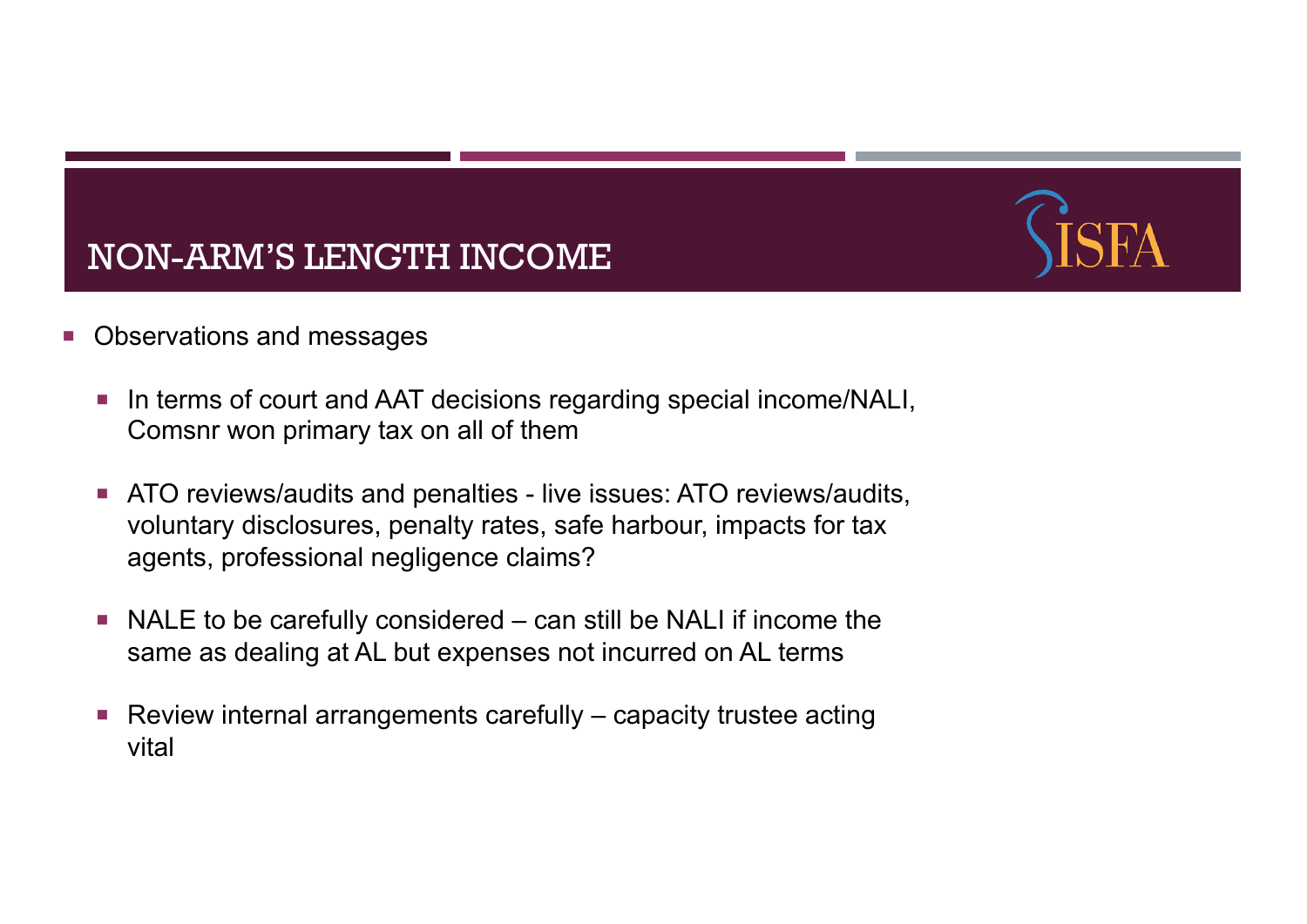- **Observations and messages** 
	- **Ensure all dealings involving the fund are at AL**
	- ¡ Where in doubt, AL valuations from reputable and qualified valuers a good idea
	- Provide feedback in relation to LCR 2019/D3 (by 15 Nov 2019)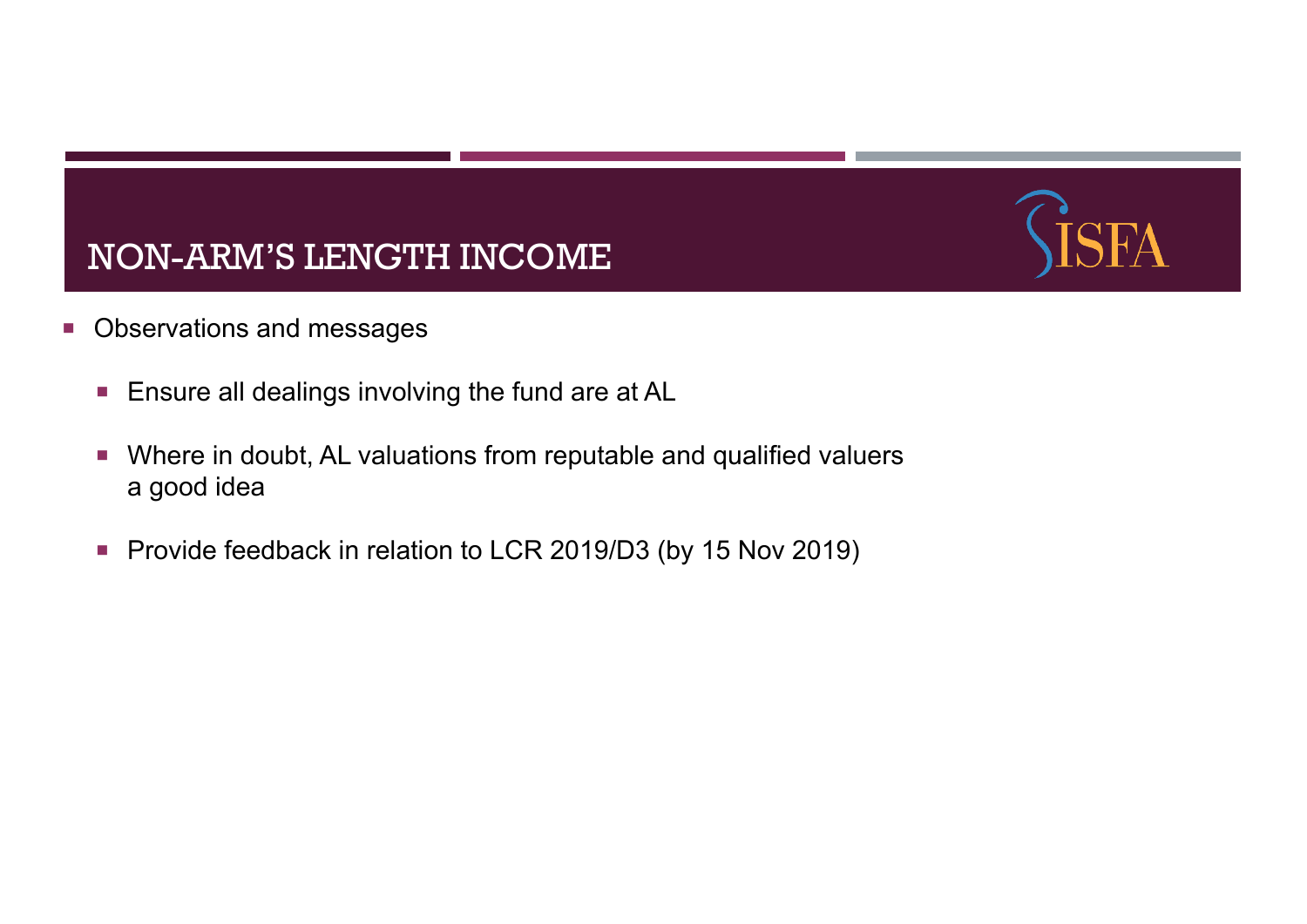- Observations and messages
	- ¡ Where a SF acquires shares in a company (or units in a trust):
		- The fund should acquire the shares/units for on same terms as any other investor
		- The fund must not receive different treatment in terms of dividends/distributions
		- $\blacksquare$  "Any other relevant matters" in s 295-550(3)(f) will be construed widely (see *GYNW*):
			- $\triangleright$  Look at underlying transaction
			- $\triangleright$  The fund should otherwise not be treated differently to any other investor/stakeholder: see *GYNW* at [121]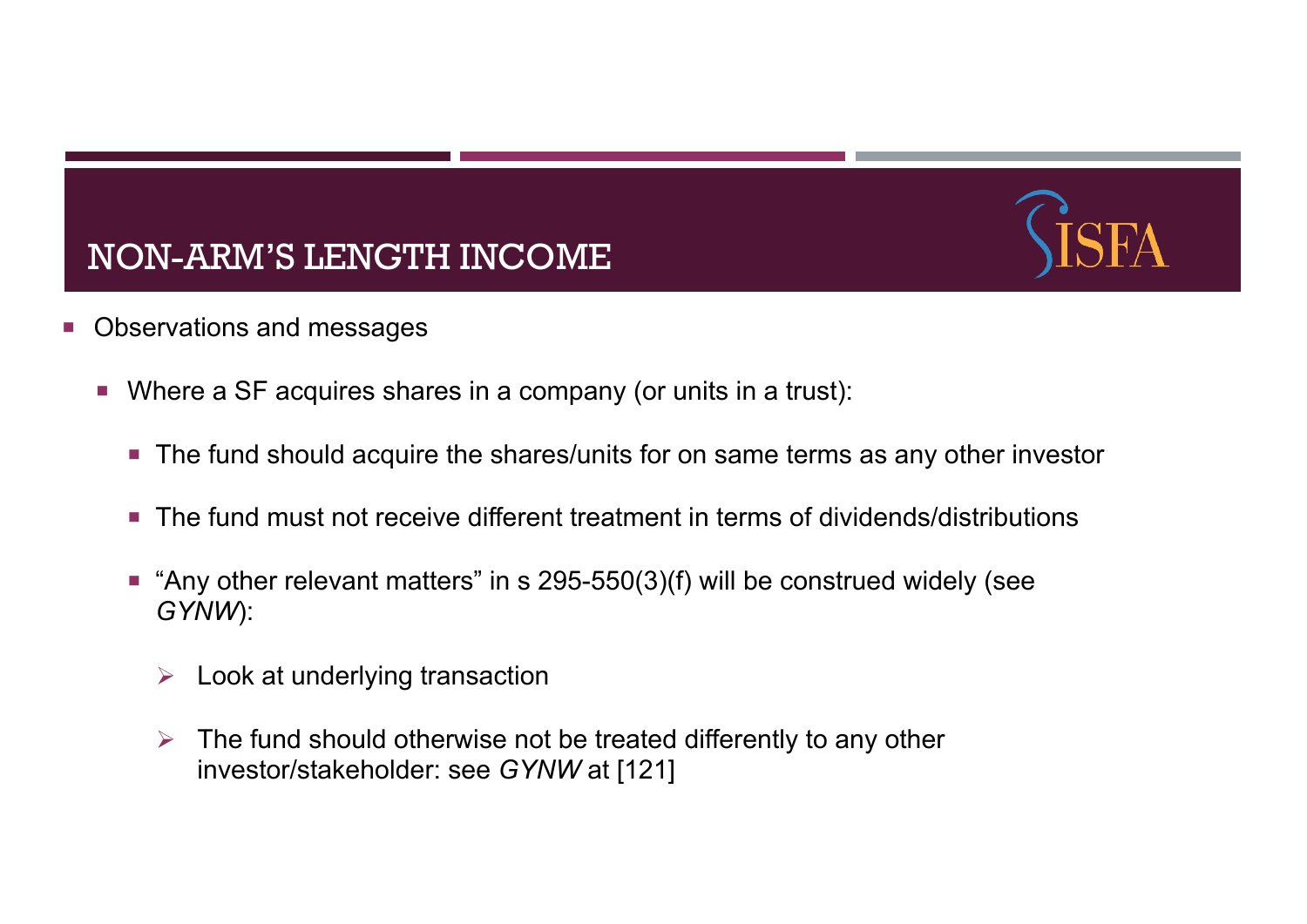- Observations and messages
	- Where a SF is a beneficiary of a trust:
		- Ensure as best as possible that the deed creates a fixed entitlement, within meaning of Div 272 of Sched 2F to ITAA36
		- Income that a SF receives from a discretionary trust will automatically be NAL income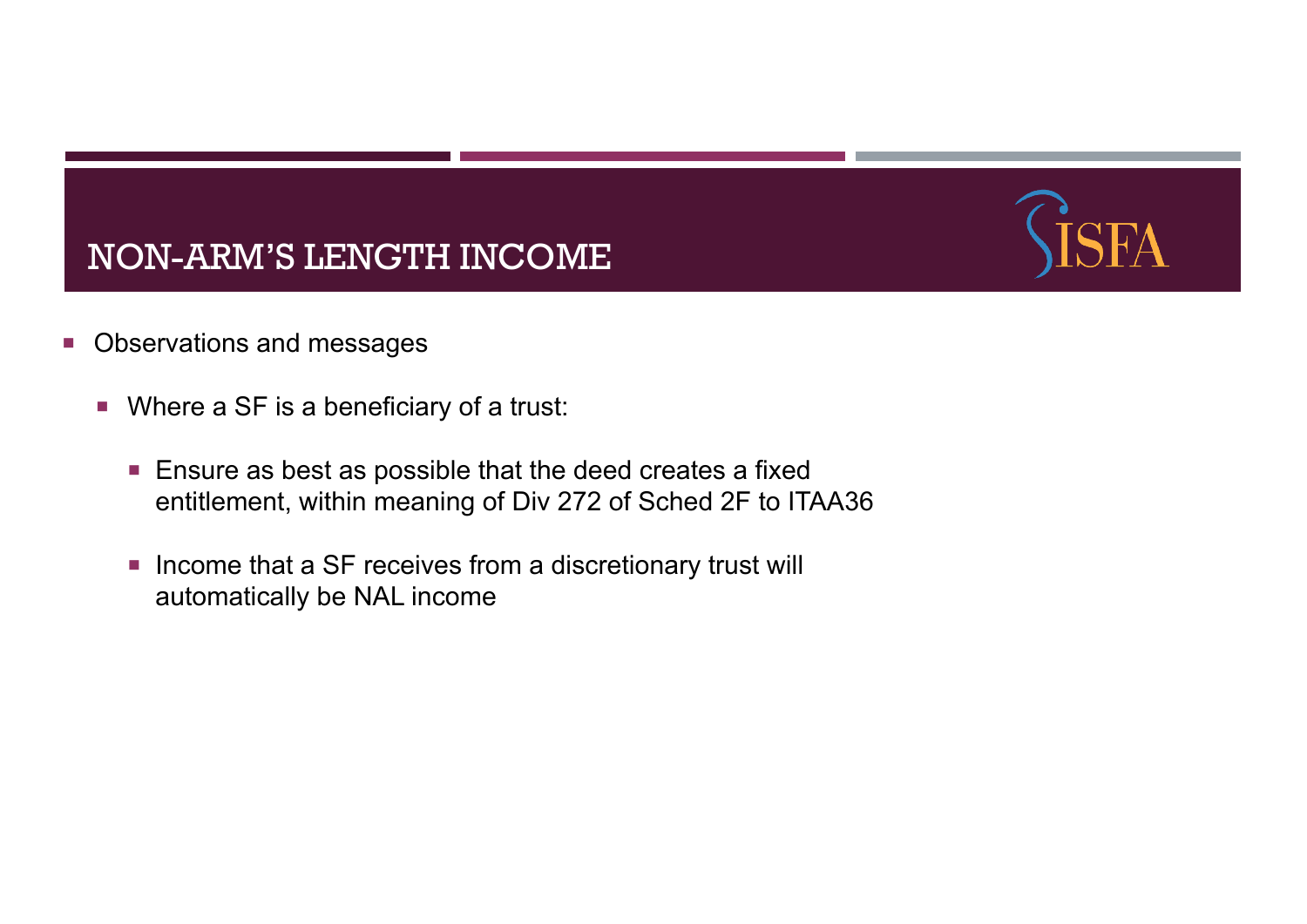- **Observations and messages** 
	- LRBA's should mirror loans from banks/other financial institutions:
		- Market rate interest should be paid
		- LVR's should be consistent with market providers
		- The terms of the loan should be consistent with market providers